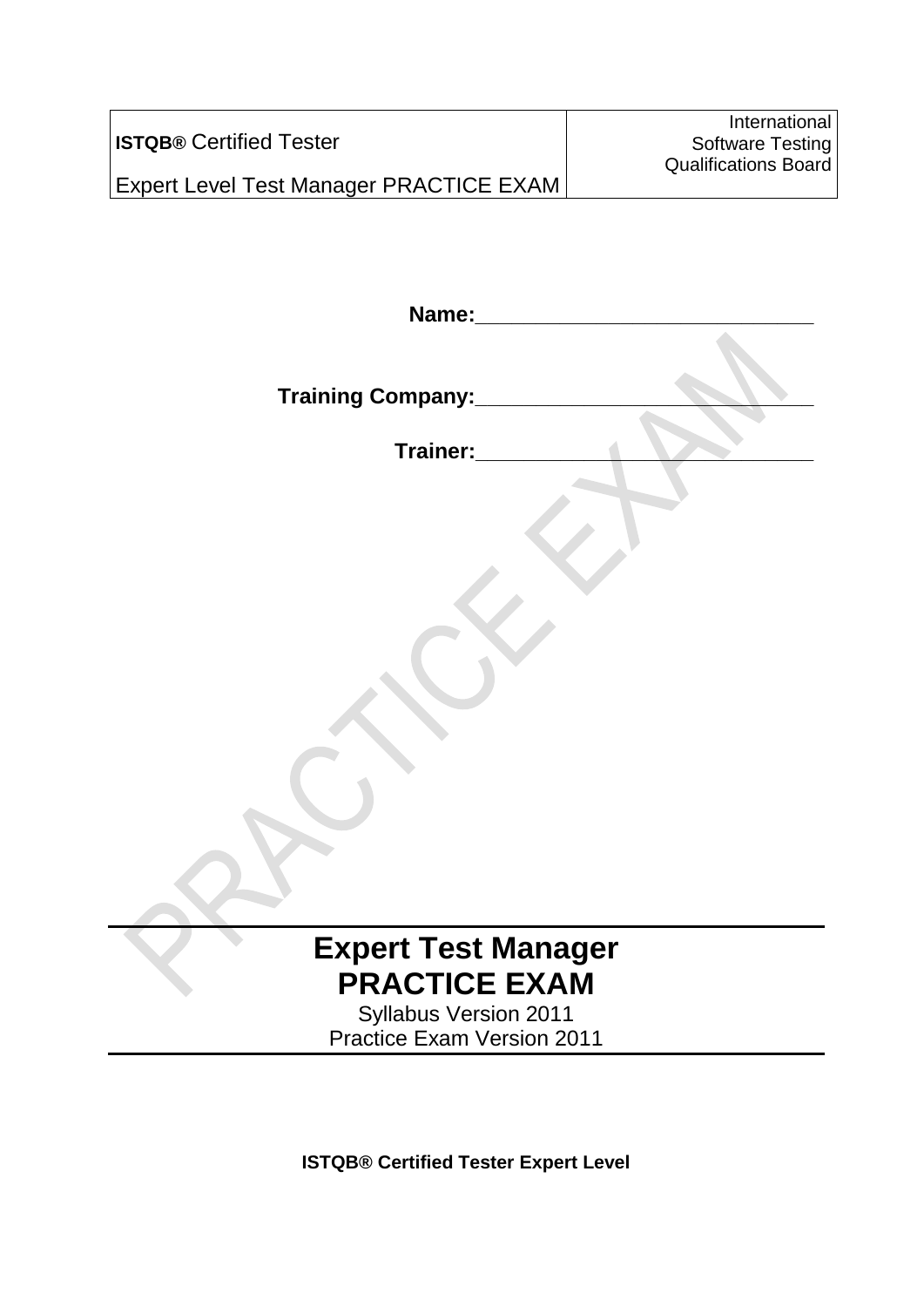#### **Introduction**

This is a Practice Exam intended to help the candidates prepare for the real examination. It provides a set of questions whose format is similar to the ISTQB Certified Tester Expert Level Test Manager real exam.

It is strictly forbidden to use these exam questions in a real exam.

The rules for the use of this Practice Exam are as follows:

- 1) Any individual or training company may use this Practice Exam in a training course if ISTQB is acknowledged as the source and copyright owner of the Practice Exam.
- 2) Any individual or group of individuals may use this Practice Exam as the basis for articles, books, or other derivative writings if ISTQB is acknowledged as the source and copyright owner of the Practice Exam.
- 3) Any ISTQB-recognized National Board may translate this Practice Exam and make it publicly available if ISTQB is acknowledged as the source and copyright owner of the practice exam.

The content of all of your responses to essay questions will be marked in terms of the accuracy, completeness, and relevance of the ideas expressed. The form of your answer will be evaluated in terms of clarity, organization, correct mechanics (spelling, punctuation, grammar, capitalization), and legibility. If you need additional space to write your answer, please continue on a blank sheet of paper (a separate sheet for each question) and write the question number in the top left corner of the sheet.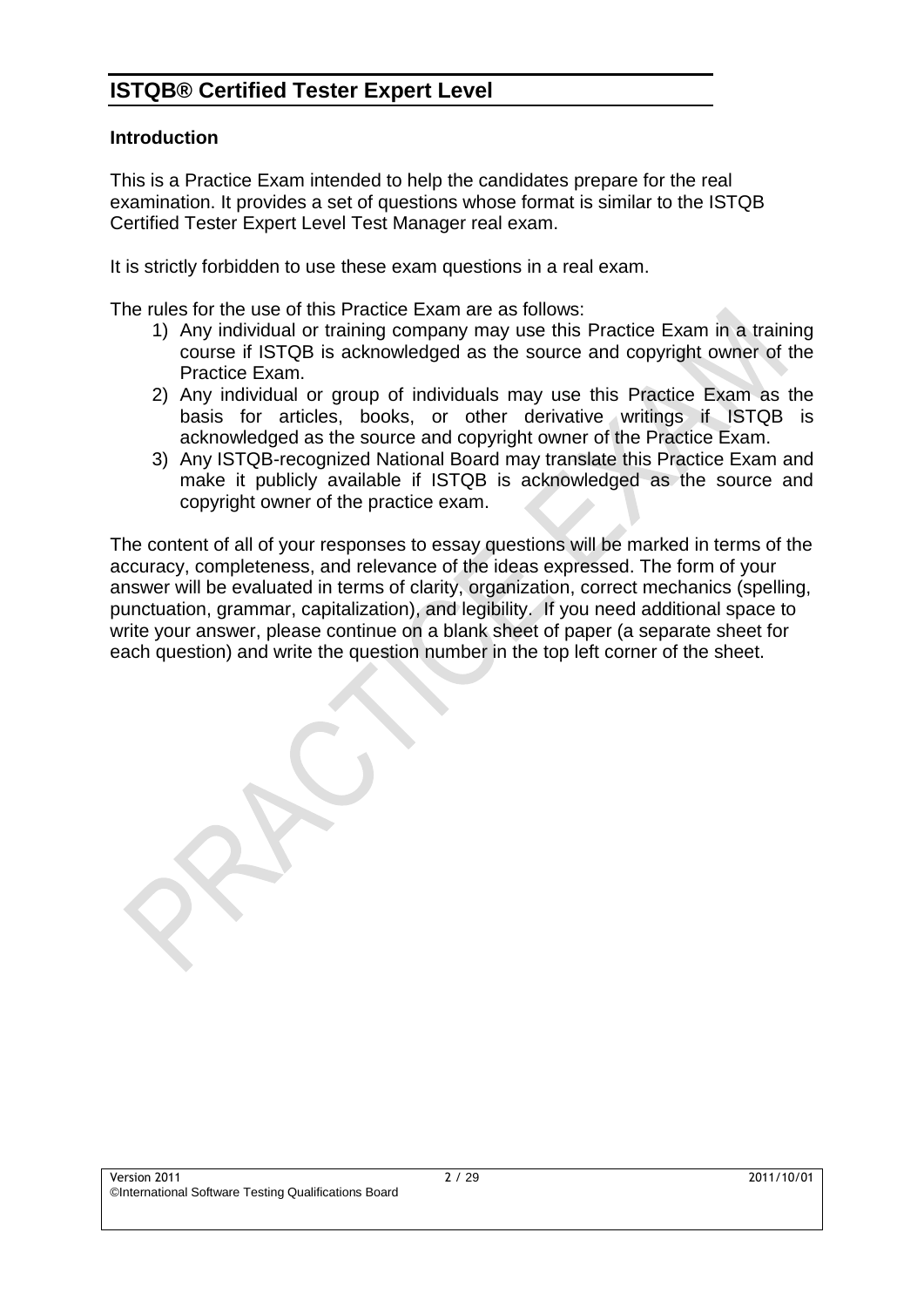#### **Scenario 1 – Test Project Evaluation and Reporting**

Assume you have just been promoted to Senior Test Manager, responsible for testing your company's most strategic project, a Personal Video Recorder (PVR) capable of recording and playing back 3D TV.

The development model for this project is the V-model.

The project is due to launch in six months, and different levels of testing are already being performed in parallel.

There are six testing teams assigned to test different parts of this project. Four teams are dedicated to testing different components of the PVR and performing integration testing between components. The managers of these teams report to you as part of a matrix management organization. For the other two teams, one team is responsible for system testing and the other team is responsible for user acceptance testing. The managers of these two teams report to you directly.

Senior management holds a weekly strategy meeting and you are expected to prepare a 15-minute update on the test status of this project. You have been given six weeks to prepare for the first update.

During your first day on the job, you meet with the six Test Managers. You immediately notice that there is no standardized reporting from the test teams. Each team is using a different set of metrics to determine quality and exit criteria for their part of the project and for analyzing efficiency and effectiveness of their test process. Next, you meet with the managers of the four component development groups, the Project Manager and the Vice President of Research & Development, in order to understand what information they need from the test teams in order to make the correct decisions about the project.

By the end of the first week you realize that you need to define a set of useful metrics to be used throughout the test project, create test reports to be used by the test teams, and create a high-level test report and dashboard for reporting to project management and senior management.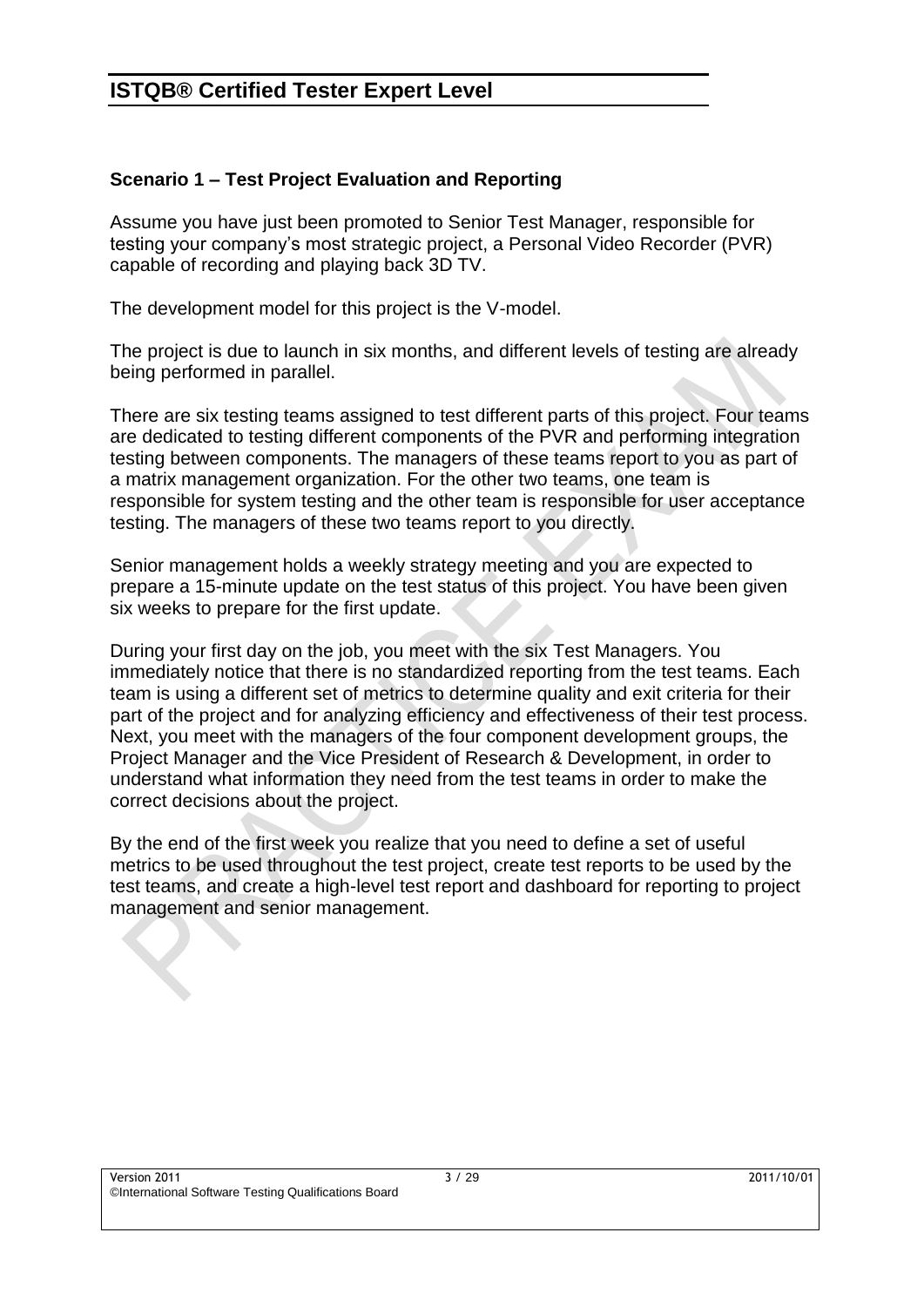**1.** Scenario 1 "Test Project Evaluation and Reporting" provides the context for this question. [K3]

In preparation for creating a standardized test report, you review the data that is being gathered. The component test teams are gathering large amounts of data and spending significant time analyzing this data.

Your first decision is for the component test teams to focus on the most effective indicators for tracking their part of the test project.

Select three of the following options that will be the most effective for the component Test Managers to use to control their part of the test project.

- a) **A trend of the percentage of component requirements for which test cases have been created**
- b) **The number of user requirements defects currently unresolved**
- c) **A graph of the number of defects found by each component test team member**
- d) **A trend of the ratio between open and closed defects, per component**
- e) **The ratio of the number of defects found during component testing and those that escaped component testing and were found by system testing**
- f) **A trend of the percentage of integration test cases that have passed**
- g) **A trend of the end-to-end tests that have passed**

П

П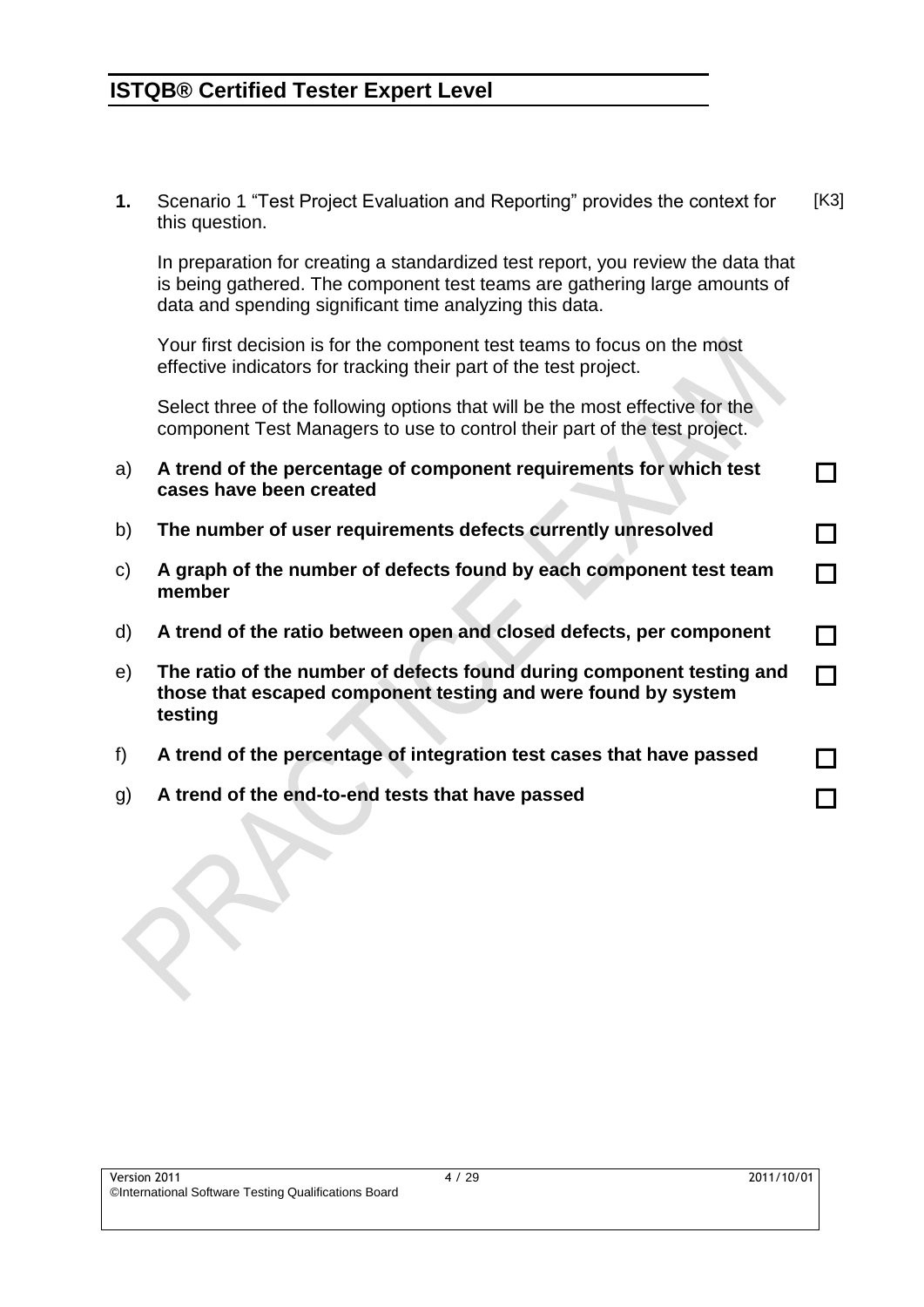**2.** Scenario 1 "Test Project Evaluation and Reporting" provides the context for this question. [K4]

Your next task as Test Manager is to decide which metrics and indicators should be measured and analyzed.

Consider the following indicators:

- i. The weekly rate at which actual versus planned test cases are being written
- ii. The amount of time per day that the test labs are inoperable when they are required for testing
- iii. Summary of unmitigated risks
- iv. Daily report of the re-opened defects
- v. Weekly defect discovery rate
- vi. Daily report of the number of newly opened show-stopper defects

Which one of the following statements correctly defines indicators that should be measured and analyzed for internal test reporting (i.e., reporting within the test organization)?

| a) | Indicators i, ii and v should be used.          |  |
|----|-------------------------------------------------|--|
| b) | Indicators i, ii, iii and v should be used.     |  |
|    | c) All of these indicators should be used.      |  |
| d) | Indicators i, ii, iv, v, and vi should be used. |  |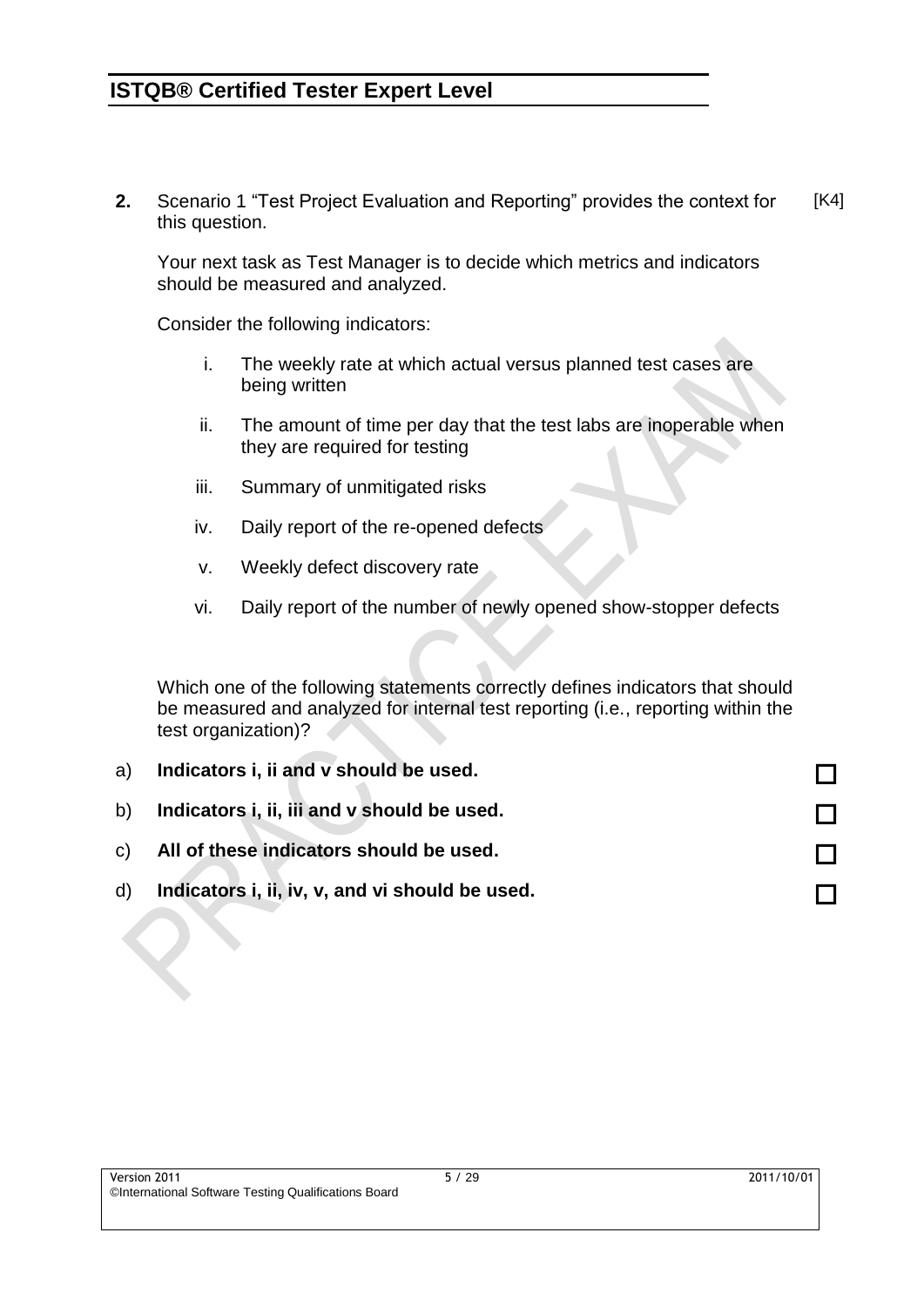**3.** Scenario 1 "Test Project Evaluation and Reporting" provides the context for this question. [K4]

The development teams are considering moving to an Agile development process.

Consider the following:

- i. Percentage of builds that failed
- ii. The weekly rate at which actual versus planned automated regression test cases are being written
- iii. Average number of iterations run until automated test cases are obsolete
- iv. Trend of number of requirements changes
- v. Trend of length of time between defect detection and closure
- vi. Trend of number of open defects
- vii. Number of defects found during development

Which one of the following statements best summarizes the test reporting and control metrics that will be required if the teams move to an Agile process?

| a)           | Metrics i, ii, iii, v and vi will be required.     |  |
|--------------|----------------------------------------------------|--|
|              | b) All of these metrics will be required.          |  |
|              | c) Metrics ii, iii, iv, v and vi will be required. |  |
| $\mathsf{d}$ | Metrics i, iii, v, vi and vii will be required.    |  |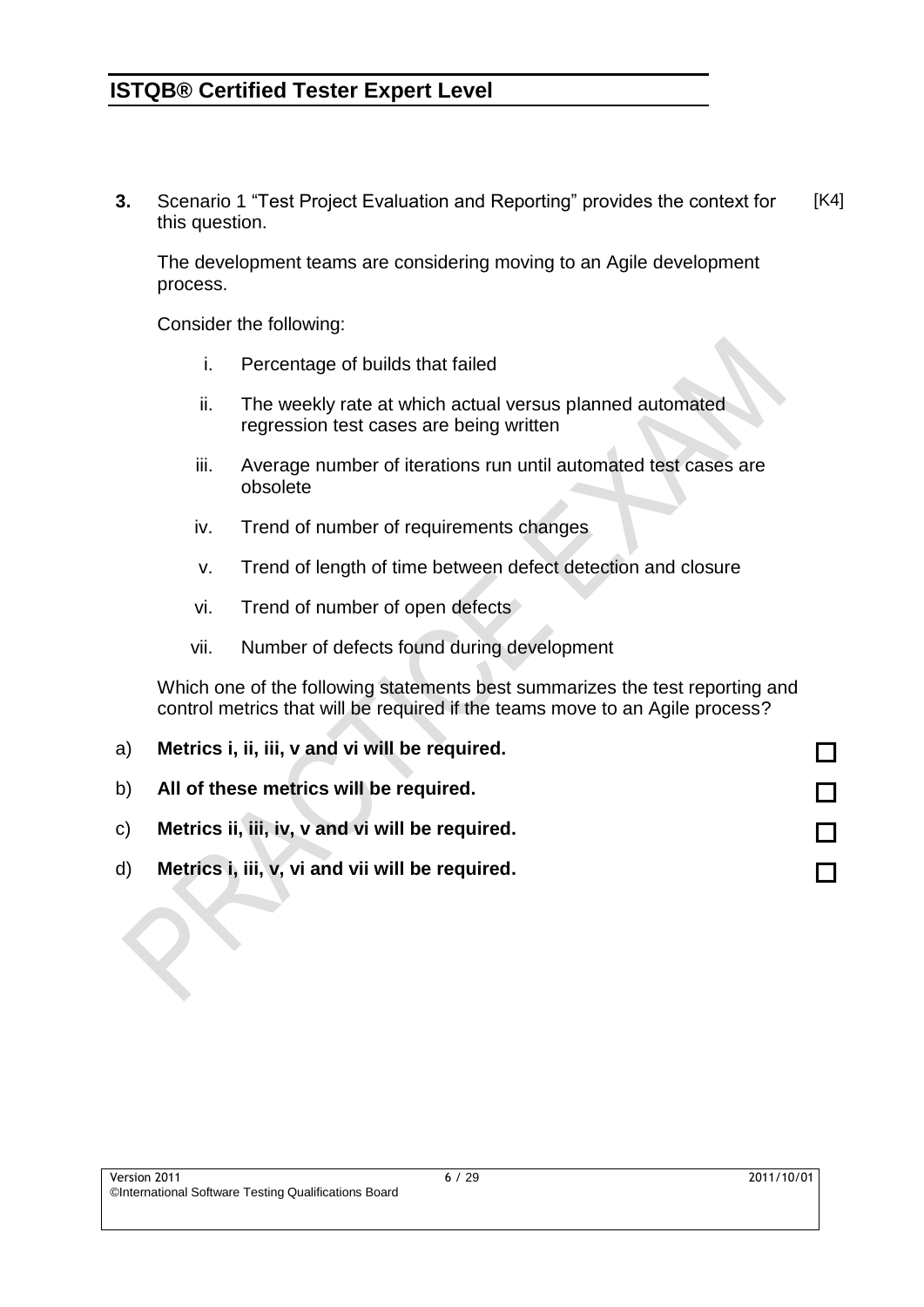- **4.** Consider the following options:
	- i. The Shewhart cycle enables the Test Manager to implement improvement across the complete test process in one effort
	- ii. Using the PDCA (plan-do-check-action) cycle enables the Test Manager to check whether a process change improves the test process before implementing the change across the complete process
	- iii. Fish-bone diagrams help the Test Manager determine the root causes of a problem by adding increasingly detailed causes and then improving the process by working on resolving the causes
	- iv. Shewhart charts are used to show whether a process is under control or not by looking for unusual variations of indicators (e.g., a week with an unusually high number of new defects).
	- v. Scatter diagrams are used to analyze root causes by plotting a graph of causes and effects

Which one of the following statements correctly identifies basic quality control techniques that a Test Manager must understand and be able to implement in order to improve the test process?

| a)           | Options i, iii and iv are correct.  |  |
|--------------|-------------------------------------|--|
| b)           | Options ii, iii and iv are correct. |  |
|              | c) All the options are correct.     |  |
| $\mathsf{d}$ | Options ii, iv and v are correct.   |  |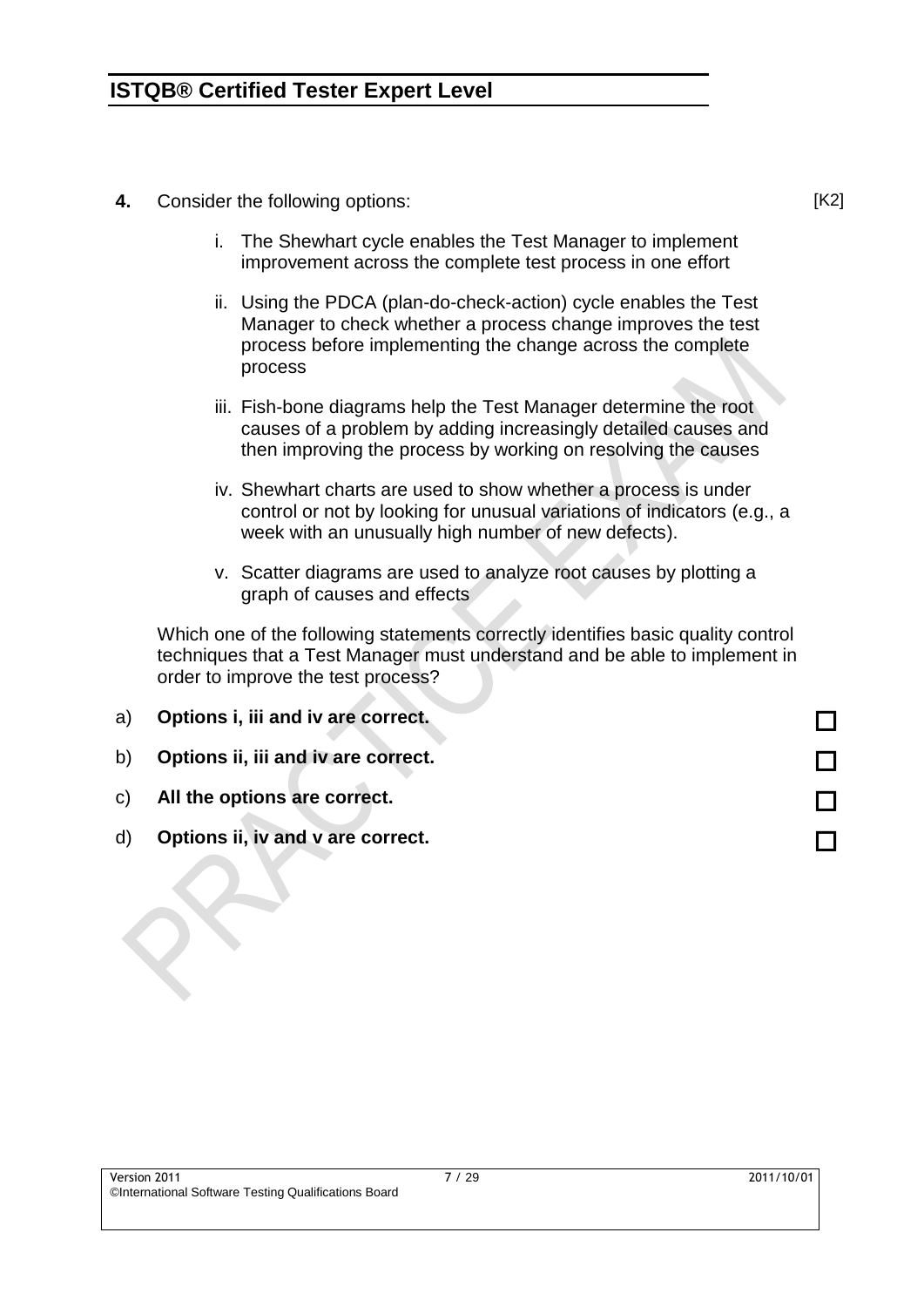- **5.** Refer to Scenario 1 "Test Project Evaluation and Reporting" above.
	- 1. Given the information in this scenario, describe a test status dashboard that would provide relevant information to the test team managers and would provide a test status across the complete testing project.
	- 2. Given the information in this scenario, design a project dashboard that would provide relevant information to the following stakeholders:
		- a. Project manager
		- b. Development manager
		- c. Vice President of Research & Development (VP R&D)

Your answer should demonstrate an understanding of the different information needs, level of detail, and presentation media for each of the stakeholders.

- **6.** Which one of the following is a characteristic normally associated with agile projects? [K2]
- a) **The testers are integrated into the project from the initiation of the project.** П b) **The development specifications corresponding to the delivered functionality are as complete (i.e., they won't be added to later) as they would be in the V-model.** П
- c) **The testers focus primarily on integration testing.**
- d) **When the schedule is compressed, testing planned for later iterations will be reduced or eliminated.**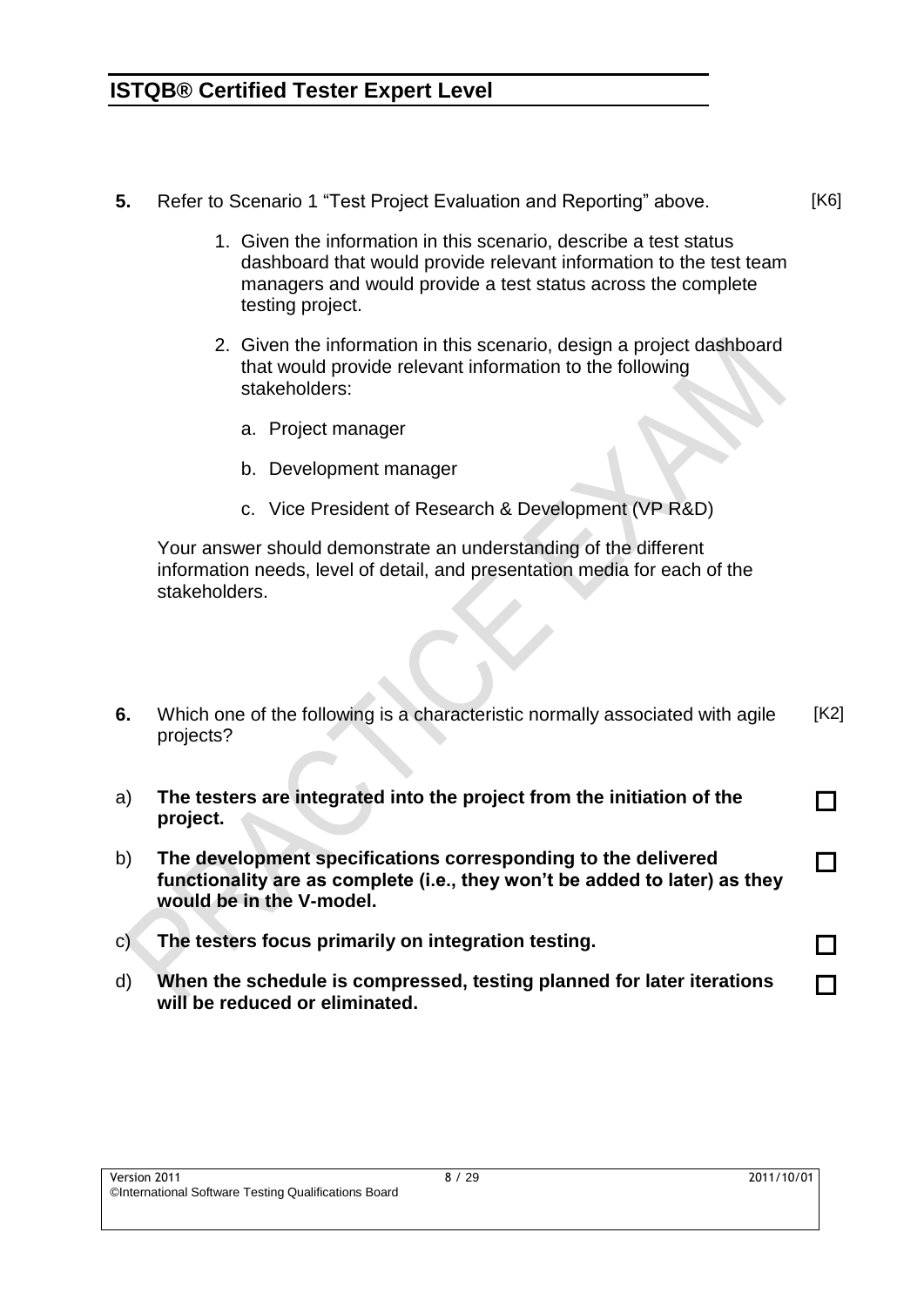- **7.** You have just attended a risk assessment workshop. The following project [K4] risks have been identified:
	- i. The development team will be using a set of libraries developed by a third party. That library may not be ready on time which may result in a delay in the start time of the coding.
	- ii. The configuration management team has decided to deploy a new set of tools.
	- iii. In the past, the beta customers have been reluctant to sign the data privacy agreement. The team is concerned that the new privacy agreement may be even more difficult for the customers to accept.
	- iv. A product that must be integrated with this product was initially planned to be ready during code development. It slipped from there to the integration level and has now slipped to the system test timeframe.
	- v. Insufficient trained test resources are available for this project
	- vi. A forced "vacation" has been declared which will result in all testing personnel taking off two weeks that was not planned in the schedule.

Regarding these risk items, which one of the following should the Test Manager do?

- a) **Adjust the existing test estimates for i. All others should be monitored by project management.**
- b) **Set triggers for i, iii, iv, v. Initiate control measures for vi. Monitor ii.**
- c) **Monitor i, ii, iii. Set a trigger date for iv. Initiate control measures for v. Adjust the existing test estimates for vi.**
- d) **Ignore i and ii as those are issues for the development team. Adjust existing test estimates for iv, v, vi. Transfer iii to the business team.**

П

П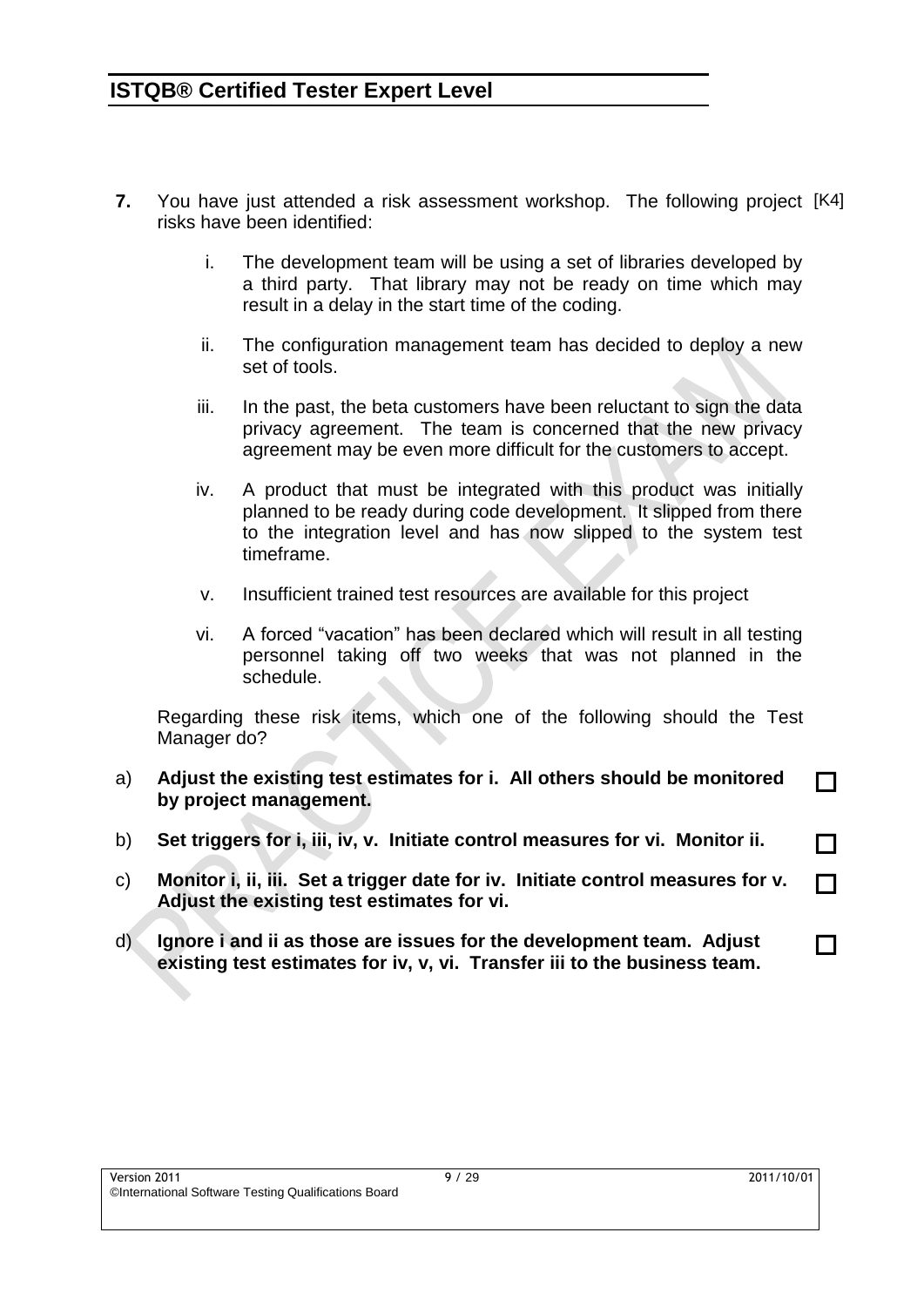| 8.           | Which of the following is true regarding the Test Manager's role in change<br>management? (pick two)                                                                                                                                                                                            | [K2] |
|--------------|-------------------------------------------------------------------------------------------------------------------------------------------------------------------------------------------------------------------------------------------------------------------------------------------------|------|
| a)           | The Test Manager should be involved in impact analysis even when the<br>proposed change is not expected to affect the schedule.                                                                                                                                                                 |      |
| b)           | The Test Manager should require documentation for any change<br>proposed for an agile project.                                                                                                                                                                                                  |      |
| $\mathsf{C}$ | The Test Manager should not attend impact analysis sessions as it will<br>tend to discourage others from speaking and participating.                                                                                                                                                            |      |
| d)           | The Test Manager's role in change management is not restricted to the<br>testing aspects of the project.                                                                                                                                                                                        |      |
| e)           | The Test Manager is responsible for the change management process.                                                                                                                                                                                                                              |      |
|              |                                                                                                                                                                                                                                                                                                 |      |
| 9.           | You have been asked to create a presentation regarding the role of quality<br>management in your organization. Which of the following points should be<br>included in your presentation to ensure that the audience understands the<br>scope and importance of quality management? (pick three) | [K4] |
| a)           | Quality management requires software quality assurance activities to be<br>integrated into the project lifecycle.                                                                                                                                                                               |      |
| b)           | Quality assurance and testing should not be merged into one team so<br>that the focus of quality assurance is not confused with the scheduling<br>aspects of testing.                                                                                                                           |      |
| $\mathsf{C}$ | Quality management practices must be assessed by an external audit<br>team to ensure compliance.                                                                                                                                                                                                |      |
| d)           | Unit test documentation is a deliverable that is part of quality<br>management.                                                                                                                                                                                                                 |      |
| e)           | Quality management excludes activities to deliver projects within<br>budget.                                                                                                                                                                                                                    |      |
| f)           | The test plan is the basis for forming quality policies for an organization.                                                                                                                                                                                                                    |      |
| g)           | Tracking metrics is an important aspect of quality management.                                                                                                                                                                                                                                  |      |
|              |                                                                                                                                                                                                                                                                                                 |      |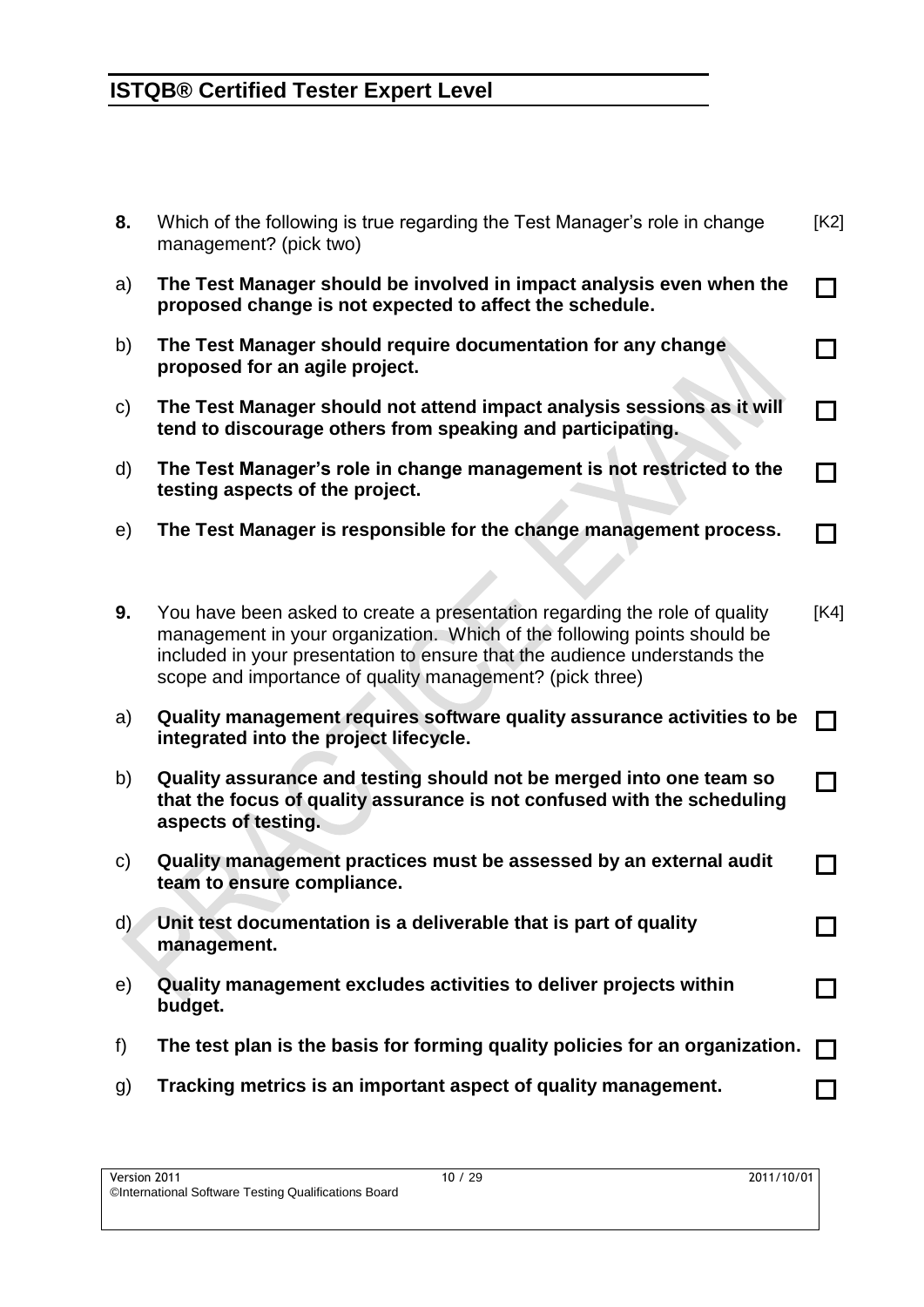#### **Scenario 2**

You are a Test Manager who has just accepted a new assignment to manage a test project for the software that controls a new braking system for cars. The new braking system automatically causes the car's taillights to go into a flashing mode when the brakes are pressed suddenly and firmly. The test team started receiving code two months ago. The project is scheduled to be released to production in three more months. You have determined that the following decisions have already been made regarding this project:

- 1. The testing estimate was based on historical projects of similar size with the same group of developers and testers using a V-model methodology
- 2. The development team claims to be using an Agile methodology for this project
- 3. The estimated defect count at this point in the project was expected to be 500. It is currently 1000.
- 4. The test team is frustrated with the quality of the code. In each two week iteration they are getting new code and defect fixes, but one third of the defect fixes are breaking something else.
- 5. There is no information from the development team to the test team regarding what new features are included in each iteration.

The previous Test Manager was fired because of this project. You have been tasked with getting the project back on track and providing a new and achievable schedule.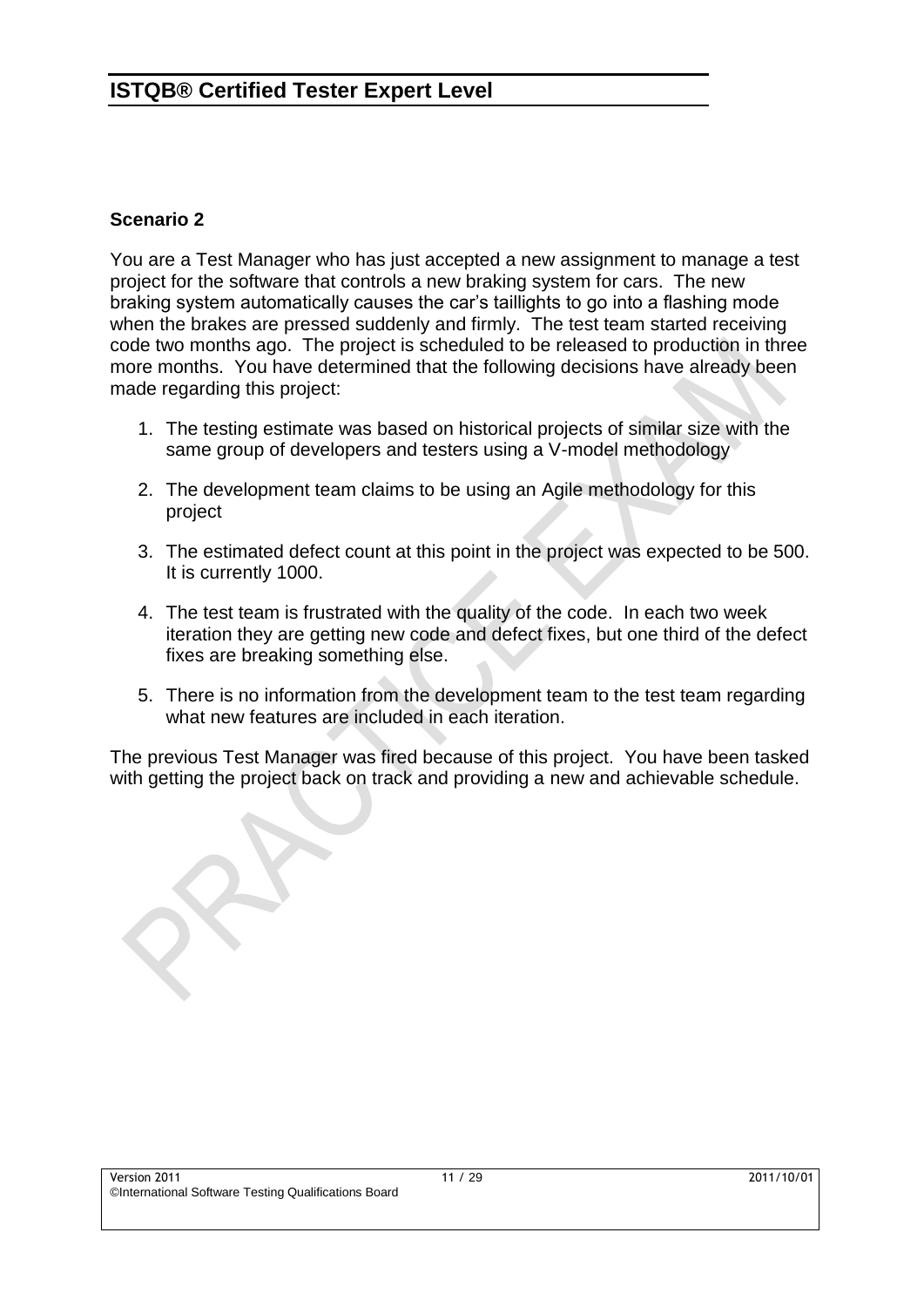| 10. | Given the information in Scenario 2, provide the following:<br>1. You have been asked to provide a project status report to the<br>management team including an explanation of why the expected and<br>actual defect counts do not match. You will need to explain why the<br>estimate was wrong and what is likely to occur with the defect count as<br>the project continues.<br>2. What should the Test Manager do to address the unexpected feature<br>issue and the problem with the regressions?<br>3. Given this information, what will you present to your management for<br>your plan to get this project back on track? | [K5<br>&<br>K61 |
|-----|-----------------------------------------------------------------------------------------------------------------------------------------------------------------------------------------------------------------------------------------------------------------------------------------------------------------------------------------------------------------------------------------------------------------------------------------------------------------------------------------------------------------------------------------------------------------------------------------------------------------------------------|-----------------|
|     | 11. Which one of the following is an efficiency metric for the test process?                                                                                                                                                                                                                                                                                                                                                                                                                                                                                                                                                      | [K2]            |
| a)  | The average number of days from defect discovery and reporting to the<br>ultimate resolution of the defect report                                                                                                                                                                                                                                                                                                                                                                                                                                                                                                                 |                 |
| b)  | The number of defects detected by testing divided by the sum of the<br>number of defects detected by testing and the number of defects<br>subsequently detected by users                                                                                                                                                                                                                                                                                                                                                                                                                                                          |                 |
| c)  | The person hours of test design and implementation effort divided by<br>the number of test basis elements covered by the tests cases produced                                                                                                                                                                                                                                                                                                                                                                                                                                                                                     |                 |
| d)  | The total amount of effort expended on a project, including all activities<br>in the fundamental test process                                                                                                                                                                                                                                                                                                                                                                                                                                                                                                                     |                 |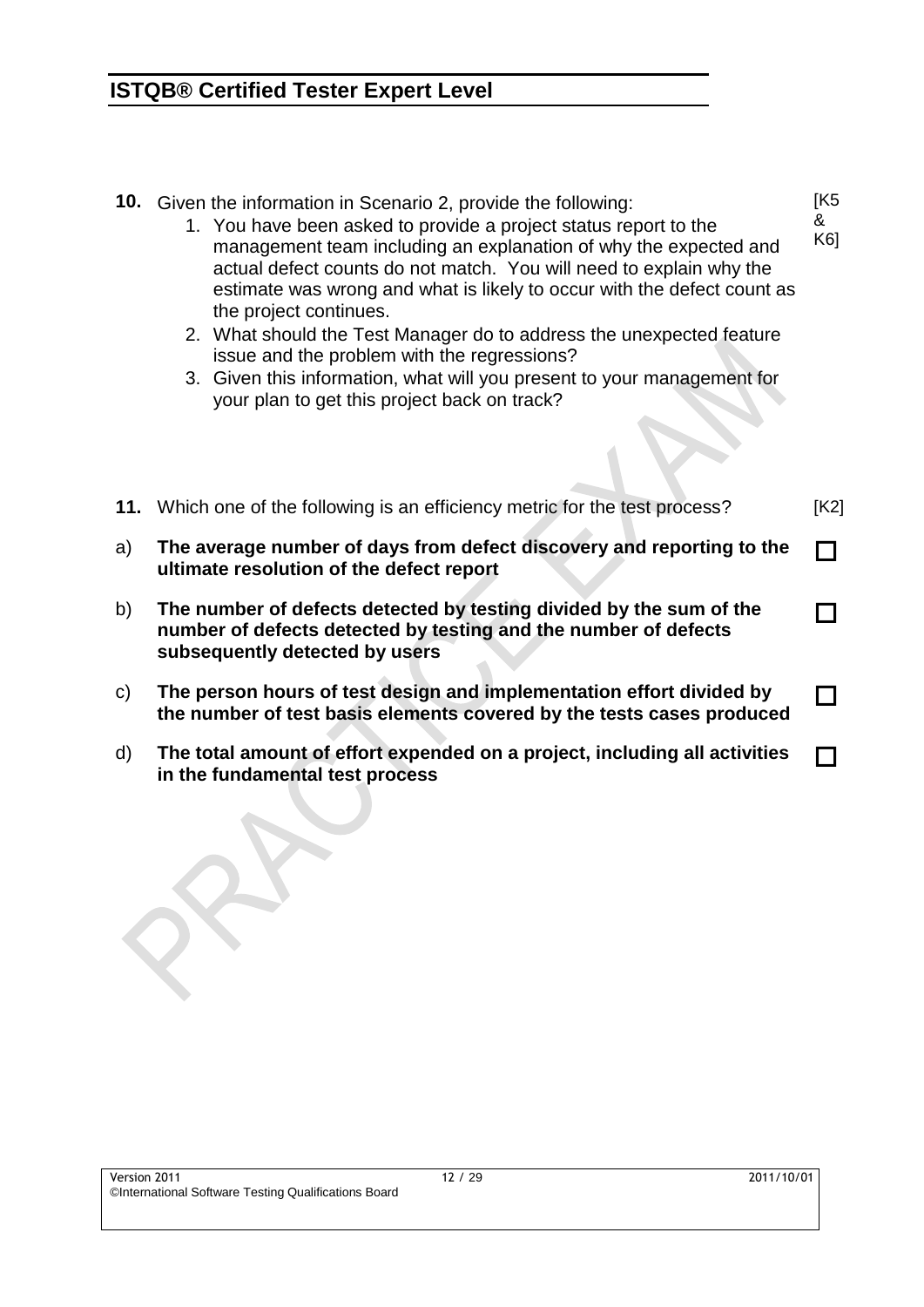- **12.** You are working as the Director of Testing for a company that sells smartphone applications for the mass consumer market. The CEO has stated the following quality related goals for the organization: [K4]
	- 1. Minimize the number of customer complaints about the applications, especially on social media such as Twitter, Facebook, Google+, etc.
	- 2. Deliver new applications, and features for those applications, to customers as quickly as possible while still maintaining the highest level of customer satisfaction.

You are defining the test team's mission for the organization.

Select two of the options that belong in the test policy document as part of the mission for testing.

- a) **Detect defects that would result in customer dissatisfaction.** b) **Work with marketing and project management to plan test execution cycles that minimize quality risk within schedule constraints.** П c) **Ensure that 100% of the stated requirements work correctly, without any failures.** П d) **Design tests using sophisticated techniques for compatibility testing including pairwise testing.** П
- e) **Ensure 100% defect detection effectiveness for all releases of applications and features.**
- f) **Remove all defects that would affect customer satisfaction.**
- g) **Provide the development teams with feedback on the quality of individual developers' work products.**

П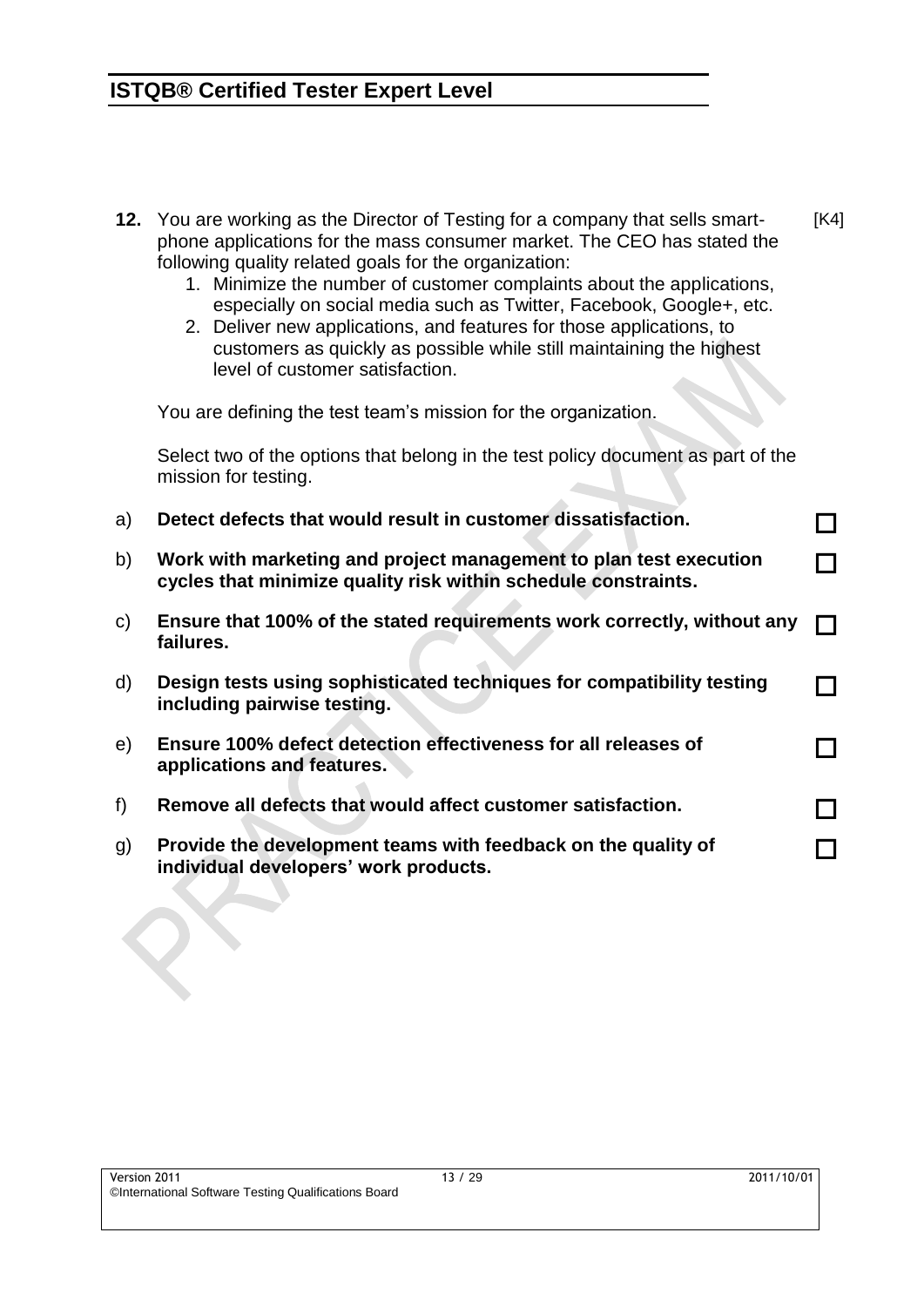**13.** Assume that you are working as a Test Manager on a new product development project for a start-up company. No written requirements or design specifications will be produced, but you have access to the major product and project stakeholders including some early adopters who have committed to purchase the product when it is complete. Assume that functionality, reliability, performance, and security are key quality attributes for this product. The project is following an Agile lifecycle model, which it has adapted for its own purposes.

Consider the following test strategies:

- i. Risk-based testing
- ii. Requirements-based testing
- iii. Reactive testing
- iv. Model-based testing
- v. Process-based testing
- vi. Functional regression test automation

Which one of the following statements best summarizes which test strategies can be used for this project?

a) **Strategies i, iii, iv, v, and vi can be used.** b) **All of these strategies can be used.** c) **Strategies i, iv, and vi can be used.** d) **Strategies i, v, and vi can be used.**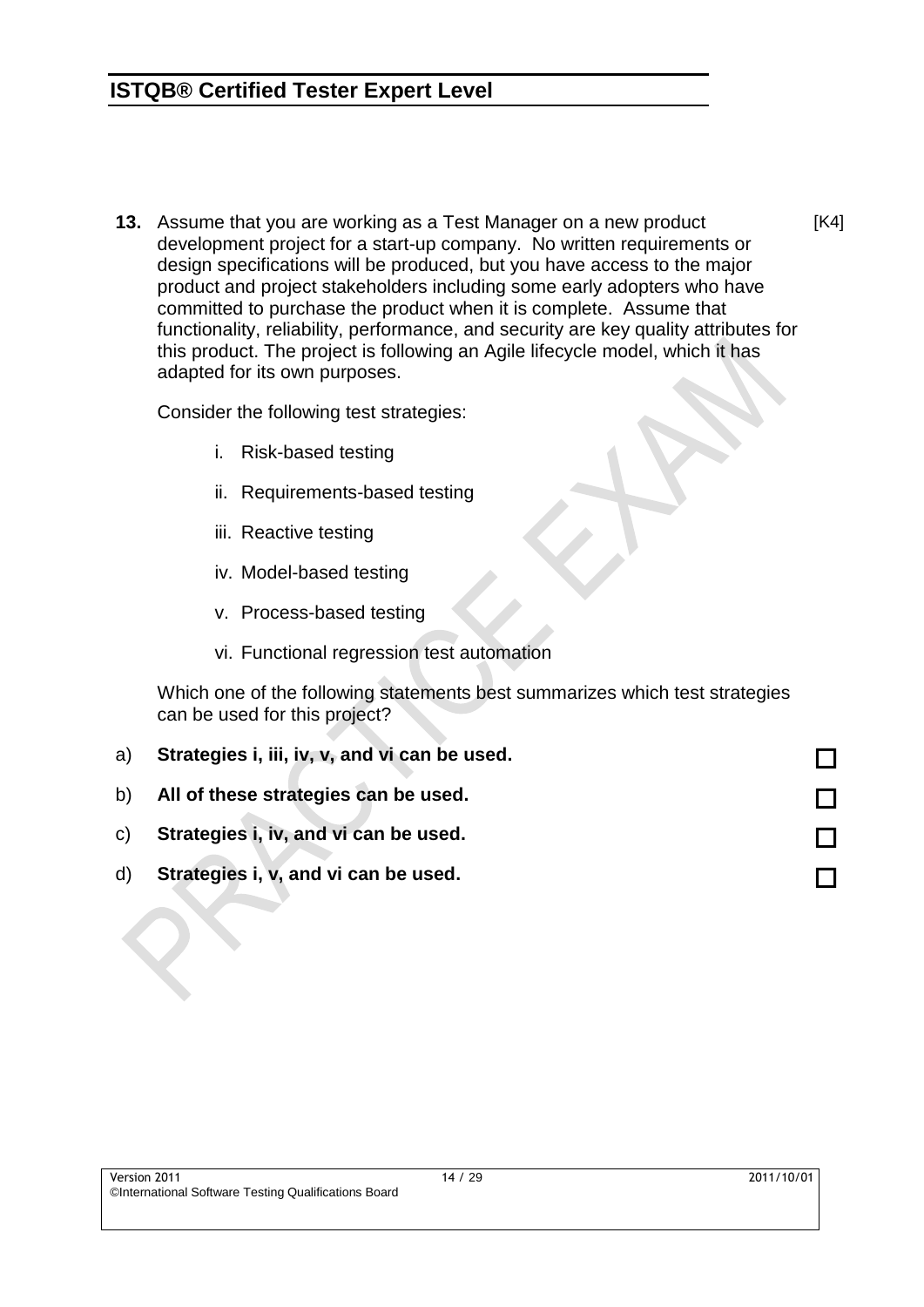#### **Scenario 3**

Assume you are working as the Director of Testing, in charge of the Enterprise Test Group. The Enterprise Test Group consists of four test teams. Four Test Managers report to you and each Test Manager leads a test team. For three of the test teams, each team is dedicated to testing a single product. These three test teams are responsible for the system test level and, if applicable, the system integration test level. Developers are responsible for unit test and component integration test. Business analysts are responsible for acceptance testing. Marketing is responsible for beta testing.

The fourth test team specializes in providing test automation frameworks (e.g., keyword-driven test harnesses) for the other three test teams, especially automated functional regression tests.

Consider the following extract from the company's test policy:

The Enterprise Test Group has the following objectives:

- 1. Detect defects, especially defects that would affect customer satisfaction.
- 2. Reduce risks to product quality to an acceptable level prior to release.
- 3. Build confidence that our products work properly and will satisfy our customers.
- 4. Provide information about product quality and the software process so we can make smart decisions about product release and process improvement.

The Enterprise Test Group shall measure the effectiveness and efficiency with which it achieves these objectives, shall work with executive management to set goals for effectiveness and efficiency, and shall receive annual bonuses based on meeting or exceeding those goals.

Assume that one of the test teams is working on a major new release for their product. Their product is an implanted medical device that monitors patient health via blood testing, blood pressure monitoring, and temperature monitoring. The new features include monitoring blood sugar levels and kidney function for diabetic patients. The project is following a V-model lifecycle. The planned time from project inception to release is six months.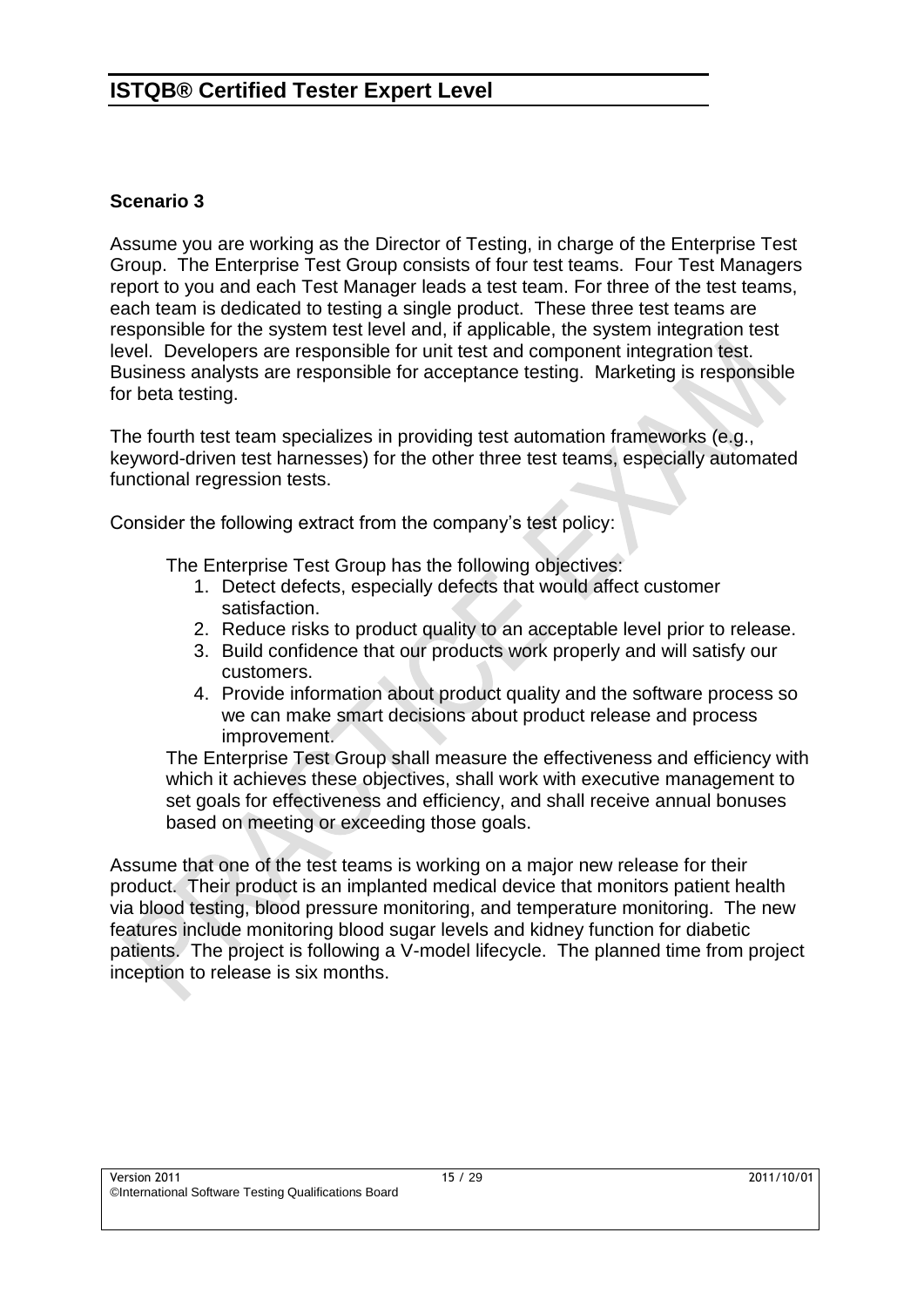- **14.** Consider the following metrics:
	- i. The percentage of test cases for a given product which have been automated
	- ii. The percentage of test effort saved for a given product due to test automation
	- iii. The percentage of defects detected by a product test team during system testing
	- iv. The number of people working on the test automation team
	- v. The total number of years of experience for all the people working on the test automation team
	- vi. The average cost to develop, execute, and maintain each automated test case

Remember that good metrics map to specific objectives and motivate correct behavior by the people involved in the process being measured. Which one of the following statements is true?

- a) **ii and iv are good metrics to show the efficiency with which the test automation team helps the Enterprise Test Group reduce risk.**
- b) **iv and v are good metrics of test automation team effectiveness within the Enterprise Test Group.**
- c) **iii is a good metric for the test automation team's effectiveness at producing defect-finding test harnesses.**
- d) **i is a good metric for the ability of the test automation team to supply useful information to Enterprise Test Group stakeholders.**

П

П

П

п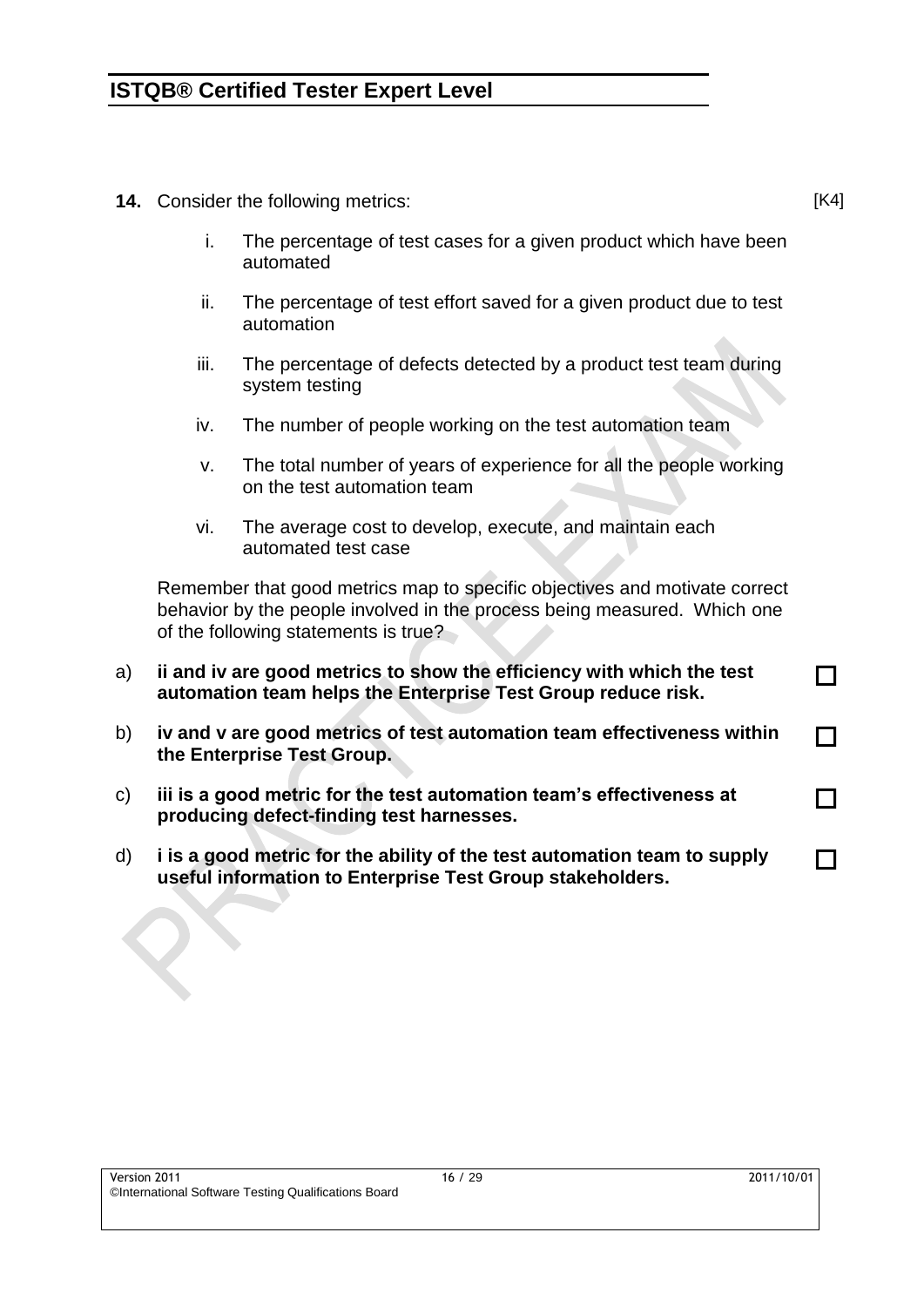**15.** Refer to the scenario defined above.

As the Test Director, you are reviewing a revised test strategy proposed by the Test Manager for the implanted medical device product. The Test Manager is proposing a blended testing strategy consisting of the following elements:

- Risk-based testing
- Requirements-based testing
- Automated regression and reliability testing
- Reactive testing

This question consists of two parts: First, describe the relationship between each element of the strategy and the objectives previously defined for the Enterprise Test Group. Second, evaluate the fitness for the project, suggesting any additional strategic elements necessary to achieve good longterm results.

One month after the release of the medical device mentioned in the scenario above, the Test Manager organized a project retrospective. The Test Manager, the Test Director, and six project and product stakeholders participated in the retrospective. In this retrospective, the following data, findings, and conclusions were reviewed:

- System testing located 129 defects, with 8 defects subsequently identified in acceptance testing, beta testing, and post-release. Therefore, the defect detection effectiveness was 94%.
- System testing located 45 high priority defects (i.e., those which would affect customer satisfaction), with 1 high priority defect subsequently identified in acceptance testing and 0 high priority defects identified in beta testing and post-release. Therefore, the defect detection effectiveness for defects with significant customer satisfaction impact was 98%.
- The high priority defect located in acceptance testing was a defect that would have affected product safety.
- Of the defects located by system testing, 9 were regression defects. No regression defects were detected after system testing (in acceptance testing, beta testing, and post-release).
- Of the defects located by system testing, 15 were reliability defects. No reliability defects were detected after system testing (in acceptance testing, beta testing, and post-release).
- System testing covered 100% of the identified risks to product quality, and all of these tests passed prior to system release.
- System testing covered 100% of the specified requirements, and all of these tests passed prior to system release.
- In the project release meeting, four stakeholders expressed very high confidence for release. One stakeholder expressed high confidence for

[K6]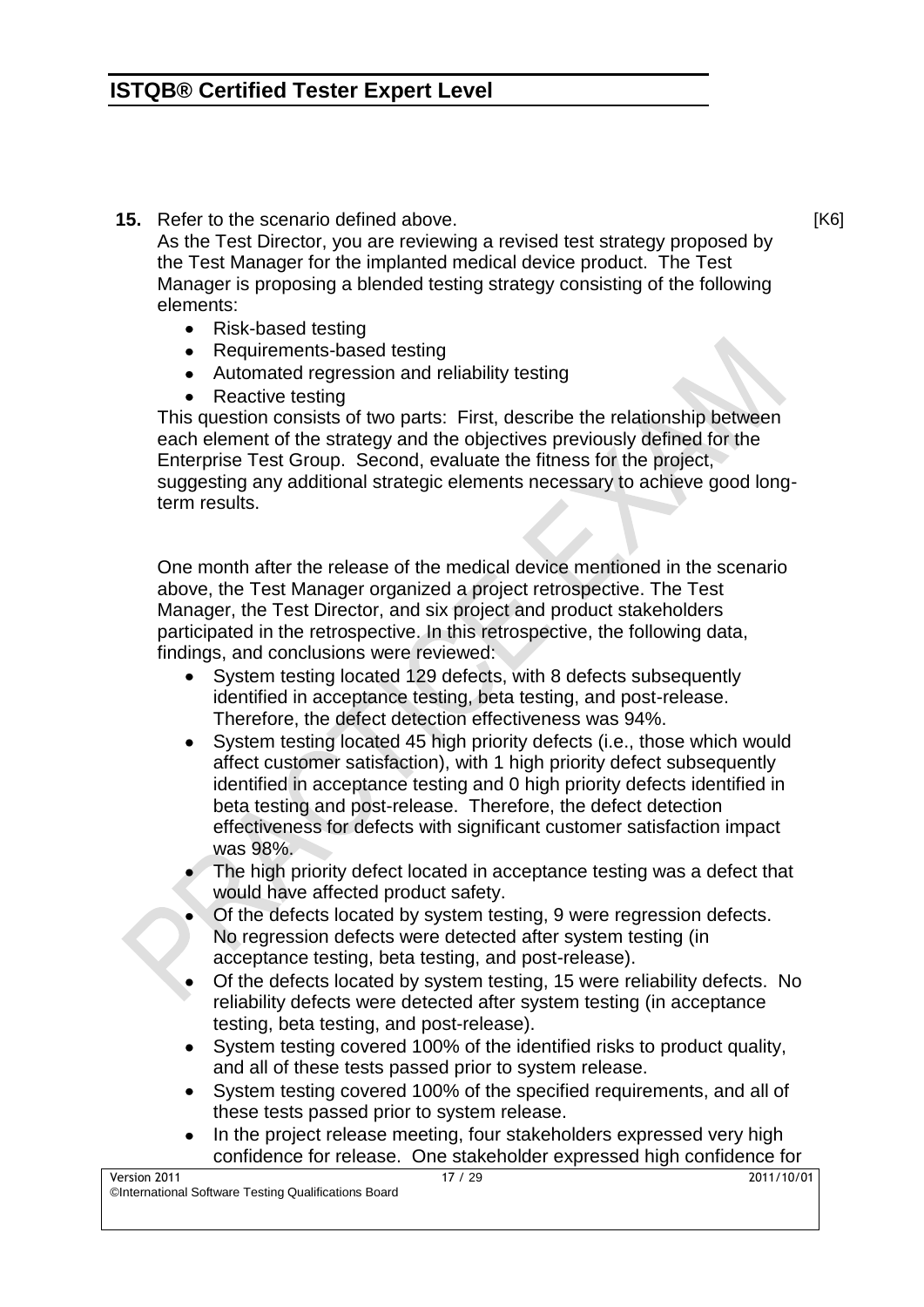release. One stakeholder expressed medium confidence for release. In the retrospective meeting, all six stakeholders confirmed that they felt these levels of confidence were justified by release results.

Immediately after product release, five stakeholders expressed very  $\bullet$ high satisfaction with the information provided by the test team, while one stakeholder expressed medium satisfaction with the information provided by the test team. In the retrospective meeting, all six stakeholders confirmed that they felt these levels of satisfaction were justified by release results.

This question consists of two parts: First, assess whether system testing can be seen as meeting realistic goals. Second, list areas for improvement of system testing, including the test policy and test strategy, on subsequent releases of this product.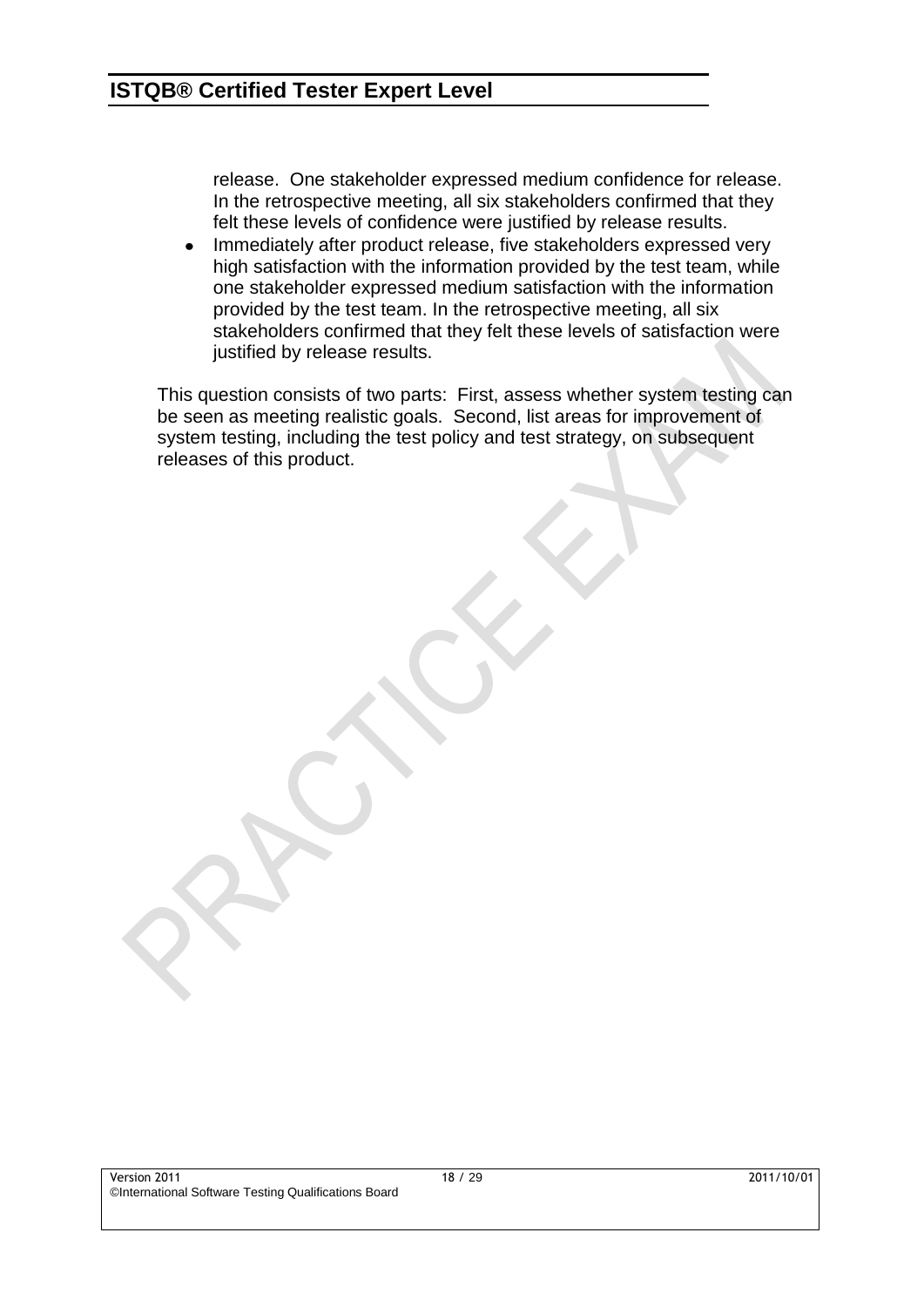#### **Scenario 4**

You have recently been employed as the Test Manager on a project developing a new HR application for an external client with an estimated 200 requirements. The Project Manager has already decided that a V-model lifecycle should be used, with testing being responsible for reviews of requirements and design specifications, and two phases of dynamic testing (integration/system and acceptance). The organization has developed similar applications in the past (following a similar approach) and has been able to provide the following (averaged) data for predicting/estimating this project:

| <b>Typical Values Requirements</b>              |                                                    | <b>Design</b>                                     | Coding                                                               | Int/System<br><b>Test</b>                                            | Accept.<br><b>Test</b>            |  |
|-------------------------------------------------|----------------------------------------------------|---------------------------------------------------|----------------------------------------------------------------------|----------------------------------------------------------------------|-----------------------------------|--|
| <b>Sizing</b>                                   | Half a page of<br>specification per<br>requirement | 2 pages of<br>specification<br>per<br>requirement | 200 lines of<br>code (LOC)<br>per page of<br>design<br>specification | 5 tests per<br>requirement requirement                               | 2 tests per                       |  |
| Defect density                                  | $ 4$ per page                                      | 4 per page                                        | 10 per<br><b>KLOC</b>                                                | N/A                                                                  | N/A                               |  |
| <b>Testing (retest</b><br>/regression)<br>costs | €2000 per page<br>of specification                 | €2000 per<br>page<br>οf<br>specification          | N/A                                                                  | €200 per test<br>(€1000 per<br>retest/regression test per<br>defect) |                                   |  |
| Cost to fix (per<br>defect)                     | €200                                               | €200                                              | €400                                                                 | €500                                                                 | €1000<br>(€5000 in<br>production) |  |
| <b>Defect</b><br><b>Detection Rate</b>          | 60%                                                | 60%                                               | 40%                                                                  | 60%                                                                  | 30%                               |  |
| Testing tools/<br>environment<br>costs          |                                                    |                                                   |                                                                      | €100,000                                                             |                                   |  |

**16.** The (new) Product Manager has seen the overall testing costs for some previous projects and is not convinced that testing provides a good return on investment. Using the information provided in the above scenario, your task is to produce a brief summary report for this Product Manager explaining the expected quantitative benefits of testing for this project. State any assumptions made and include any calculations in your answer. [K6]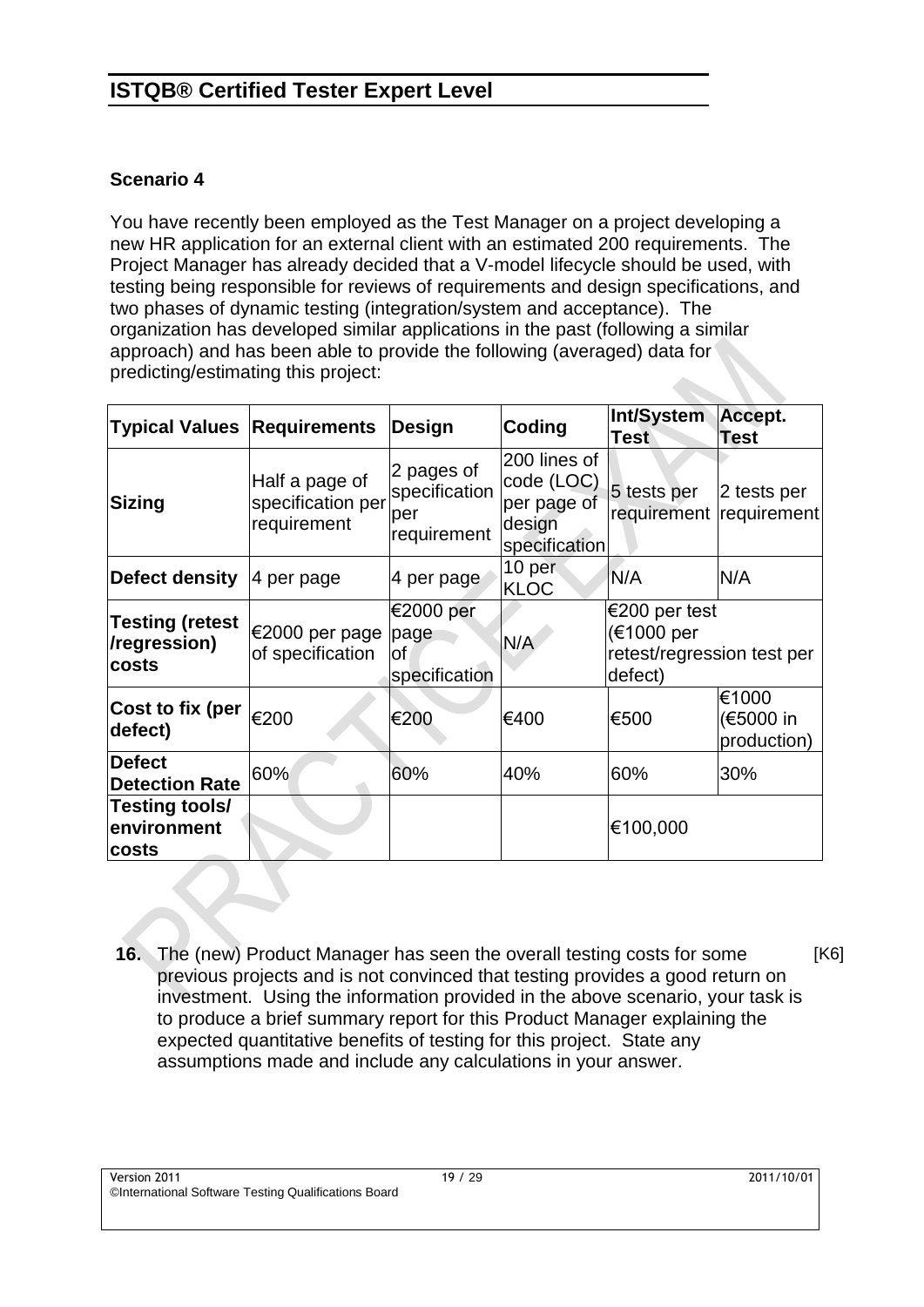| 17.          | Which one of the following is LEAST likely to be involved in the review of<br>requirements specifications?                                                                        | [K2] |
|--------------|-----------------------------------------------------------------------------------------------------------------------------------------------------------------------------------|------|
| a)           | <b>Business Analyst</b>                                                                                                                                                           |      |
| b)           | <b>Customer</b>                                                                                                                                                                   |      |
| C)           | <b>User</b>                                                                                                                                                                       | П    |
| d)           | <b>Project Manager</b>                                                                                                                                                            | П    |
| 18.          | Which two of the following are LEAST likely to be examples of important<br>relationships created by a Test Manager (TM)?                                                          | [K3] |
| a)           | The Project TM builds a rapport with the Program TM to ensure that he is<br>clear on his responsibilities and that the Program TM is kept informed of<br>his team's progress.     | l 1  |
| b)           | The TM develops a friendship with the client Product Manager to<br>persuade her to reduce the severity rating on incidents to allow test<br>completion to be achieved.            |      |
| $\mathsf{C}$ | The Project TM entrusts the developer from his organization who is<br>embedded within the offshore team to build a relationship with the<br>offshore TM.                          |      |
| d)           | The Security TM creates a bond with the security analyst who, although<br>not a manager, is the person everyone goes to for technical information<br>in the security area.        |      |
| e)           | The Project TM forms exclusive relationships with the managers of the<br>two test teams he manages, to prevent being overloaded by<br>communication with individual team members. |      |
| f)           | The TM builds a relationship with the offshore test lead who is<br>responsible for automating the regression tests for the next release.                                          |      |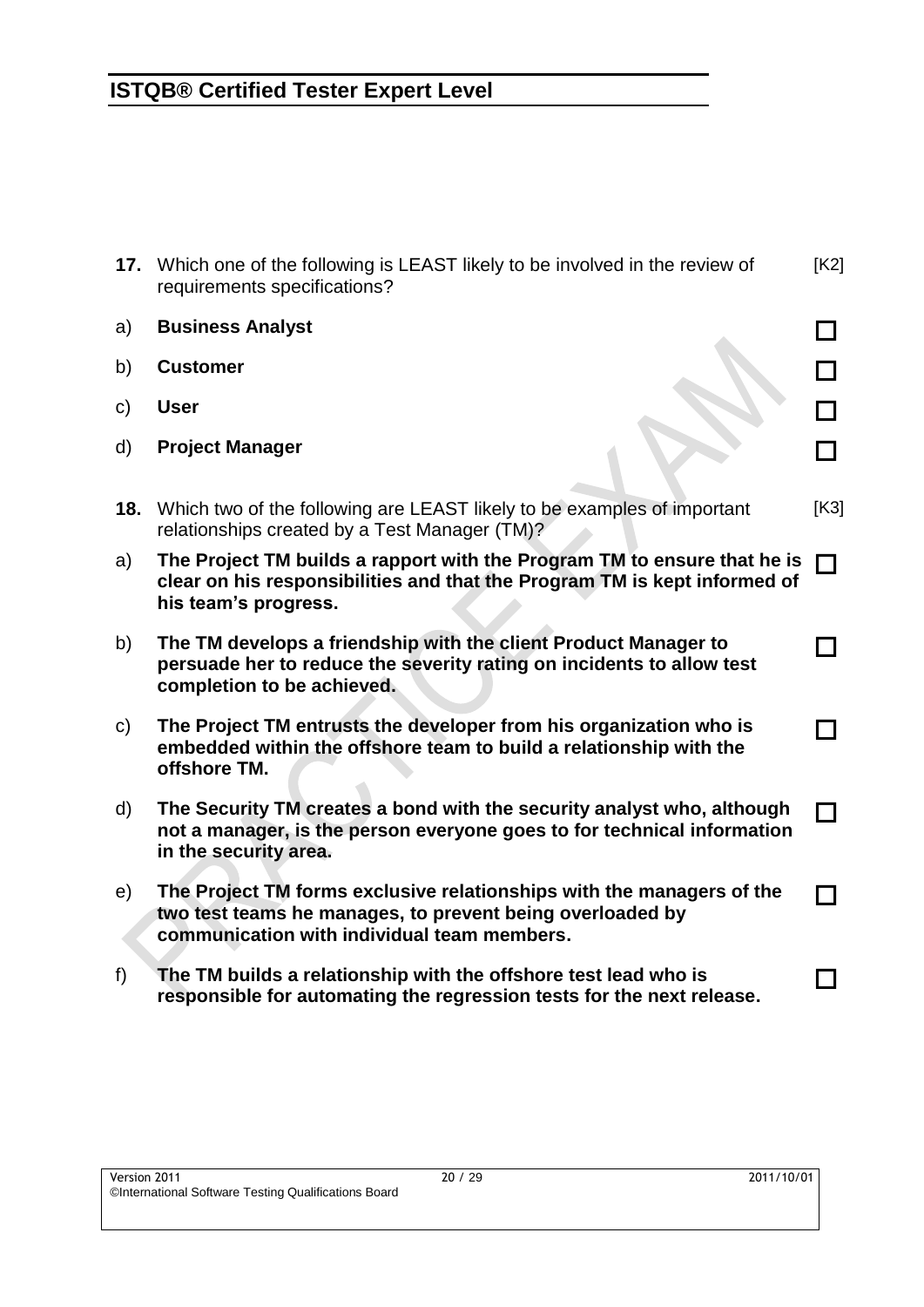- **19.** Which one of the following BEST matches the following scenarios with the [K3] most effective means of communication?
	- i. Brainstorming to identify risks to the test project and item under test
	- ii. Informing offshore testers regarding updates to incident status
	- iii. Reporting the weekly test status to interested stakeholders
	- iv. Informing the Project Manager of the suspension of testing due to test environment failure
	- v. Communicating dates for the internal test conferences for the next year
	- vi. Reporting an incident to a specific developer

| a)           | $email - iii;$<br>$face - ii$ . | post to intranet $-$ iv; | group meeting $-$ vi; | face-to- |  |
|--------------|---------------------------------|--------------------------|-----------------------|----------|--|
| b)           | $email - ii;$<br>face $-v$ .    | post to intranet $-$ vi; | group meeting - iv;   | face-to- |  |
| $\mathbf{C}$ | $email -iv;$<br>face $-$ i.     | post to intranet -vi;    | group meeting - v;    | face-to- |  |
| d)           | $email -v;$<br>$face - iv.$     | post to intranet – iii;  | group meeting $- i$ ; | face-to- |  |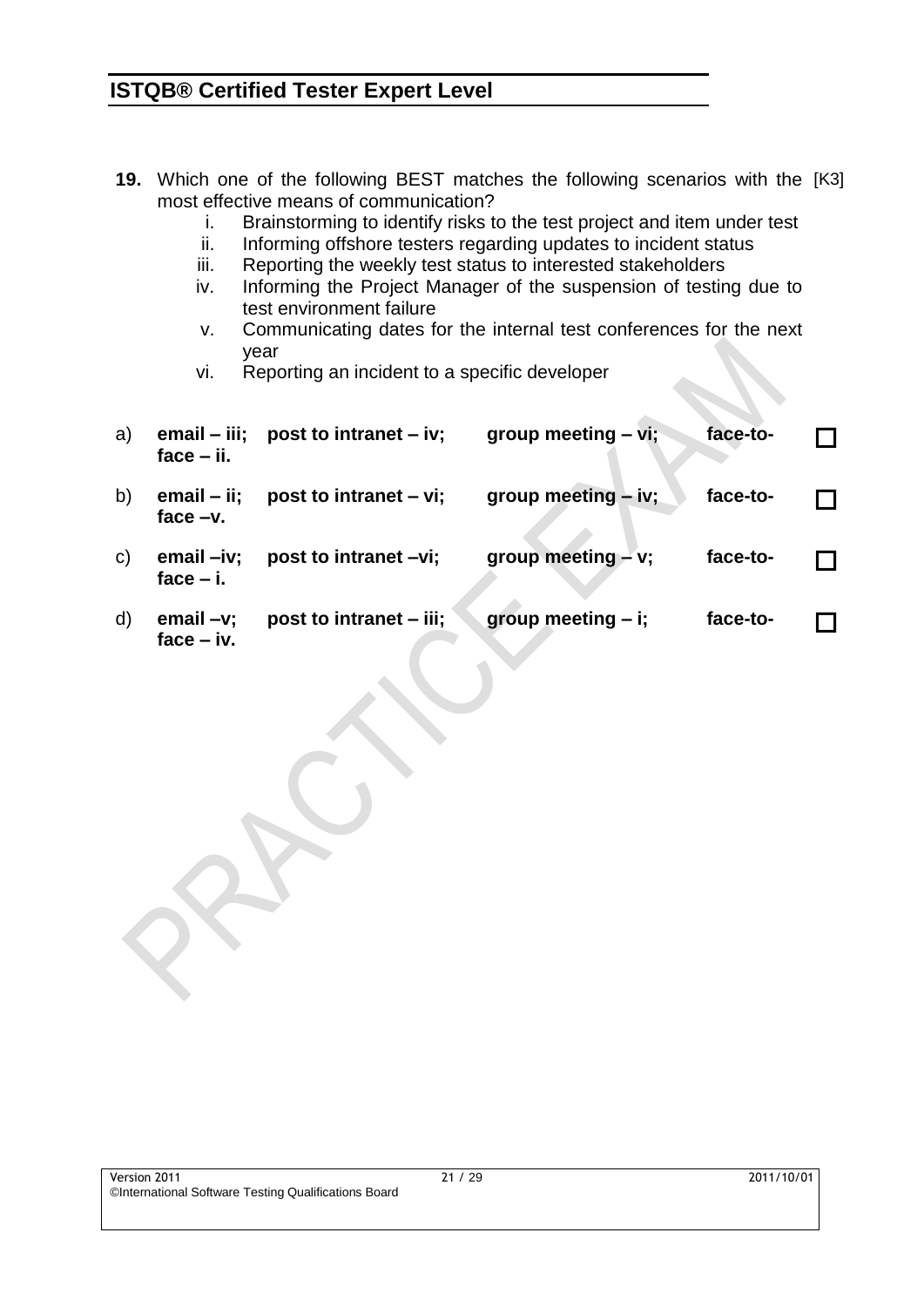**20.** A multi-use testing tool, MULTI-TOOL, is used within your organization to support all testing projects. It includes test management, incident management and dynamic testing support tools. However, the clients for a major new project use the INCITOOL incident management tool, and require this tool to be used for this project. It has been suggested that INCITOOL be integrated into MULTI-TOOL and replace the current incident management functionality. [K4]

Which one of the following activities is LEAST likely to be performed in response to this suggested change?

- a) **A contract will be signed to make the client jointly-responsible for maintenance of the integrated INCITOOL data and functionality.**
- b) **An impact analysis shall be performed to determine which users will be affected by the change and by how much.**  $\Box$
- c) **An analysis of the technical feasibility of the change and the available capabilities of staff to perform the change will be performed.**
- d) **The migration of the MULTI-TOOL incident database into INCITOOL shall be studied to determine if this is possible without compromising the quality of the original data.**  $\Box$

П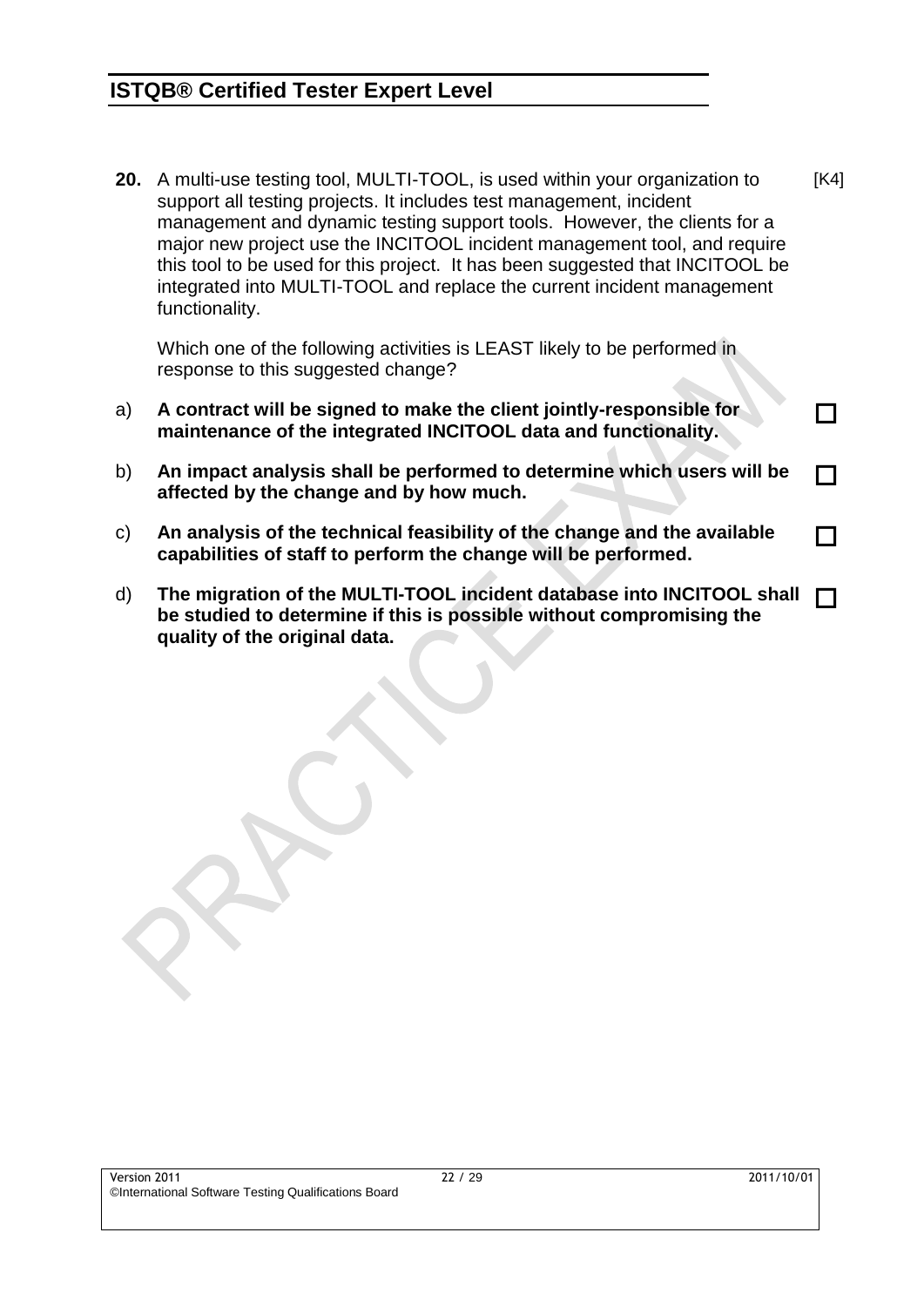#### **Scenario 5: Testing for TransGlobe**

IT company EO-IS (ExtraOrdinary-ItServices) provides IT services to a global transportation company, TransGlobe. The integrated systems, for which EO-IS provides services, consist primarily of a customer system, an order system, a freight schedule planning system, a freight document handling system and an invoice system, along with interfaces to 15 other systems.

The EO-IS project team is situated in one location in a European country close to the headquarters of TransGlobe and consists of 108 developers, testers, Business Analysts, specialists and management. It is organized as a program with four projects delivering major releases and a maintenance team delivering small releases of defect fixes and small urgent changes.

In the yearly contract renegotiation TransGlobe has demanded lower IT costs and more frequent releases of system changes and new functionality from EO-IS. To meet these demands EO-IS has proposed the following:

- A transition of 2/3 of the project from the present onsite location in Europe to an offshore location in Asia.
- Integration of systems will continue to be carried out by the teams at the European onsite location.
- Requirement clarification done by Business Analysts and customer representatives will continue to be carried out by the teams at the European onsite location.
- The replacement for the freight schedule planning system will be developed and tested by third party provider, FS\_Planner.

You are the Test Manager and you have, together with the program management group, been involved in the planning of the changes. The goals in relation to test are to reduce the total size of the test team by 20%, build an offshore test team consisting of 10 testers including a team lead, and to keep a small test team onsite consisting of six testers. You have required that the testers in the new offshore team have at least one year of experience and are certified testers at the ISTQB Foundation level.

The testing strategy will be risk-based using a mixture of requirements-based testing, regression testing and consultative testing.

The offshore test team will follow a consultative test strategy during the first year, where one senior Business Analyst and one senior tester from the onsite team act as advisors. During the first year, the offshore team will do manual regression testing, while the onsite test automation specialists finalize a keyword-driven test automation framework and automate a selected subset of the manual regression tests, which the offshore team is to deliver to the onsite team.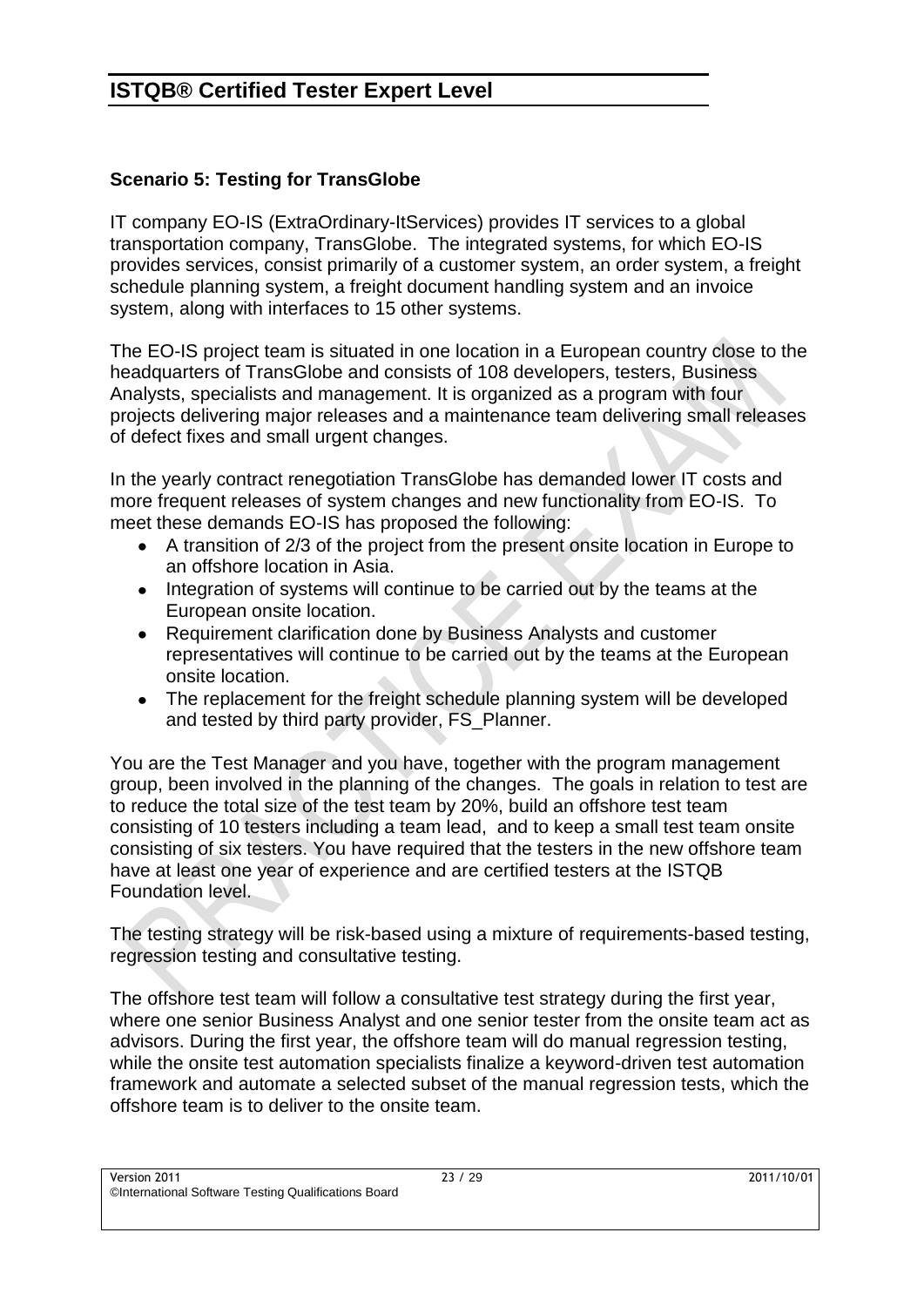**21.** Scenario 5 "Testing for TransGlobe" provides the context for this question. [K3]

As Test Manager in IO-IS you have made a draft of an induction training program for the new testers in the offshore team.

Pick the three options that are LEAST likely to be included in your draft.

- a) **Training in using TransGlobe's systems and familiarity with project documentation**
- b) **Training in using the debugging tools for the web applications**
- c) **Test training in standard test fundamentals**
- d) **Walkthrough of the test model and test procedures used by IO-IS**
- e) **Overview of and walkthrough of samples from the existing regression tests**
- f) **Introduction to java and walkthrough of selected java modules**
- g) **Training in using the test management and defect management tools used by IO-IS**
- **22.** Analyze the scenario to determine the appropriate level of testing required of the onsite test team in relation to the third party freight schedule planning system provided by FS\_Planner. [K4]

Which three of the options will most likely be chosen?.

| a)           | <b>Regression testing at component level</b>   |  |
|--------------|------------------------------------------------|--|
| b)           | <b>Regression testing at integration level</b> |  |
| C)           | User acceptance testing                        |  |
| $\mathsf{d}$ | Manual regression testing at system level      |  |
| e)           | <b>System integration testing</b>              |  |
| f)           | <b>Automated system regression tests</b>       |  |
| g)           | Hardware software integration testing          |  |

П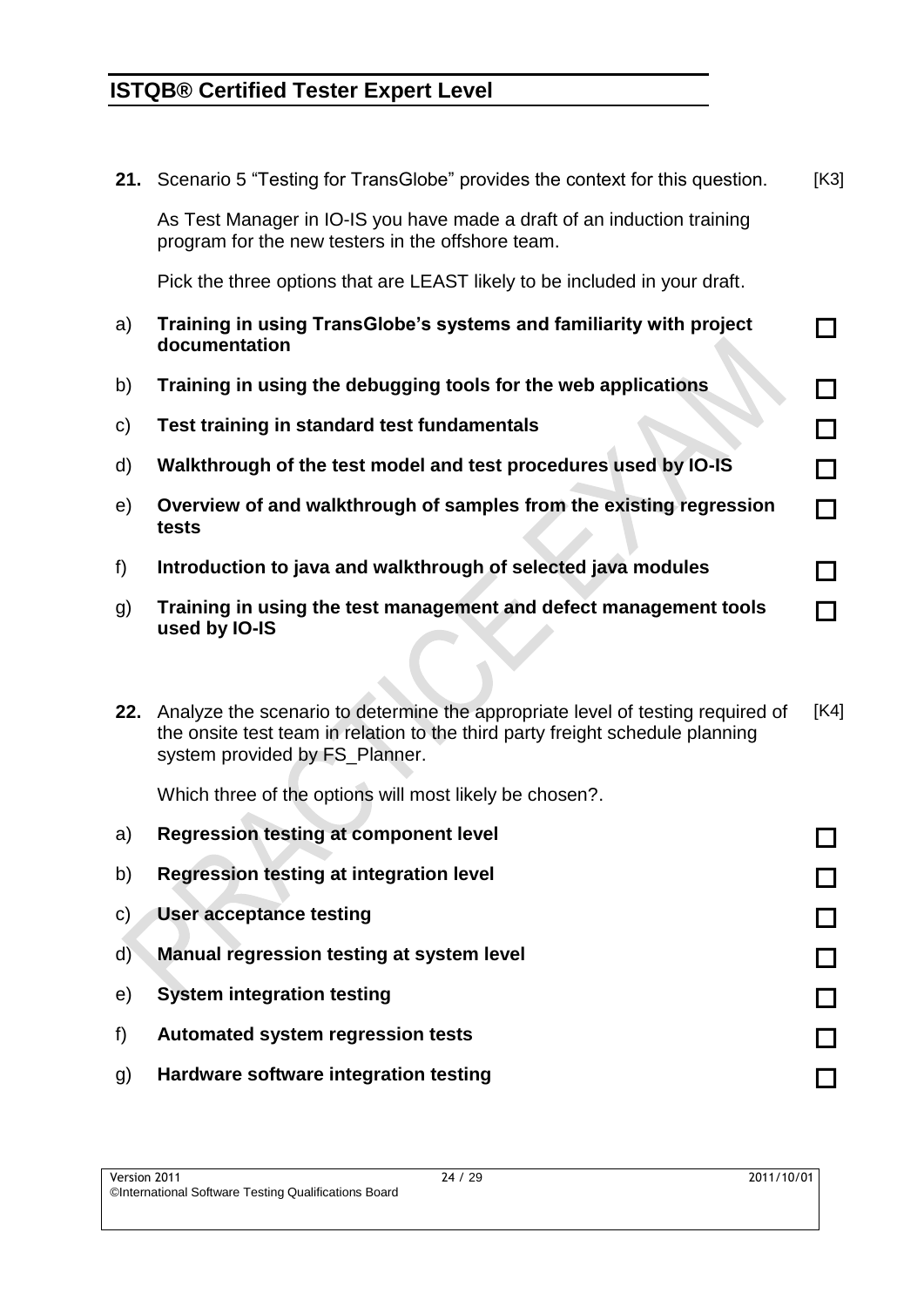**23.** Scenario 5 "Testing for TransGlobe" provides the context for this question. [K4]

Plans have been made for the offshore test team to visit the onsite team on location. As Test Manager you will plan some team building activities. What will you most likely include in a plan for team building activities that may help improve communication and build team spirit between the offshore and onsite teams?

- i. Go out and have dinner together in restaurants with local food and Asian food
- ii. Make role-games to address sexual harassment and inappropriate behavior situations that have occurred
- iii. Organize brainstorming sessions in groups about which means of communication are good for different situations.
- iv. Group-work about cultural differences based on lists of items created from the Internet or external consultancy assistance
- v. Group-work about religious differences based on each team member's beliefs
- vi. Set up of an intranet page for the combined team and get input from the team regarding contents
- vii. Conduct sessions to familiarize everyone with the various working hours, salary ranges and holidays

Select one of the following options.

- a) **i, iii, iv,vi**
- b) **i, ii, iii, vi**
- c) **iii, iv, v, vii**
- d) **I, ii, iii, iv**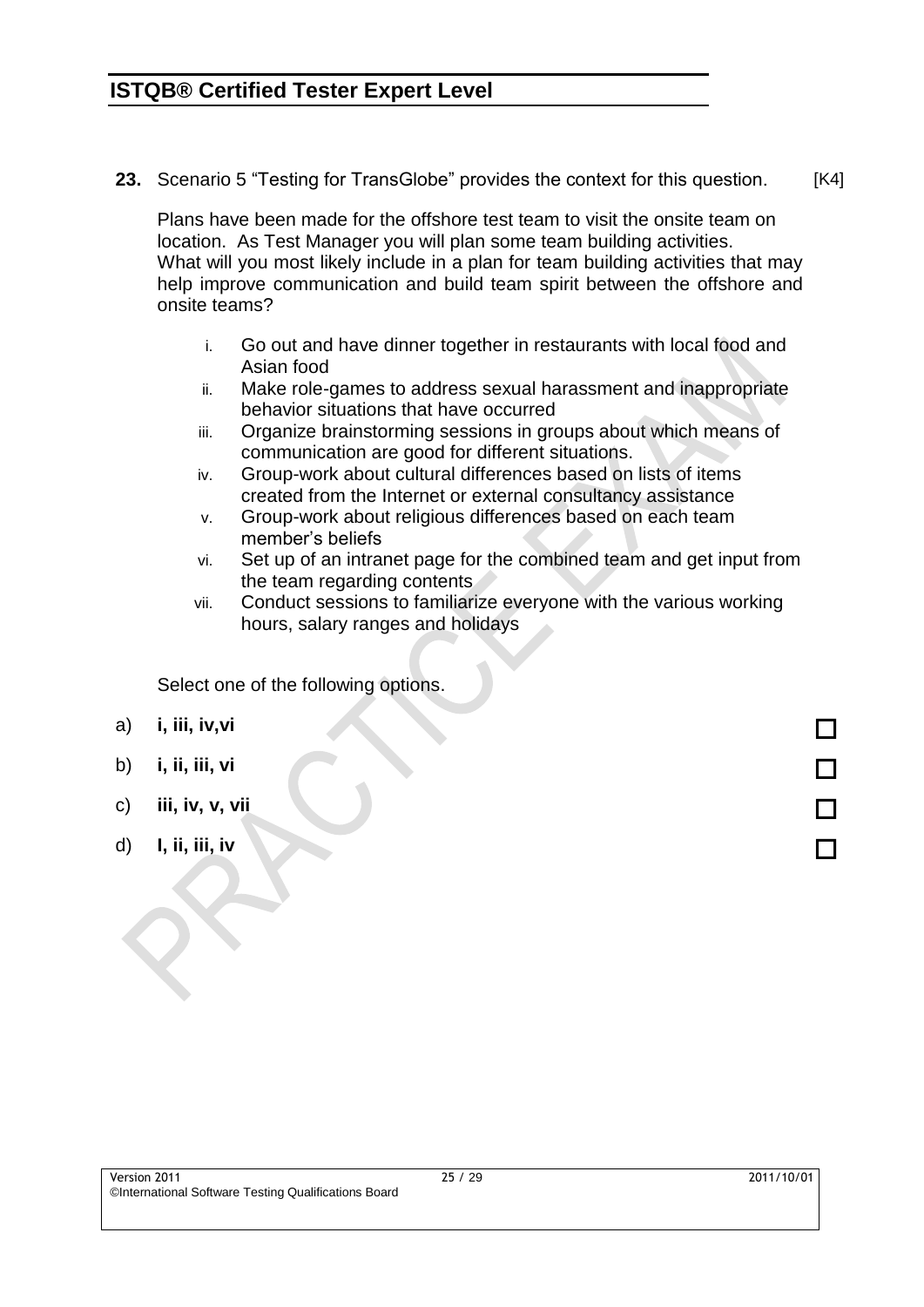**24.** Scenario 5 "Testing for TransGlobe" provides the context for this question. [K4]

The delivery manager at the offshore site has defined S.M.A.R.T goals for both the developers and testers of the offshore teams working for IO-IS on the systems of TransGlobe.

Your task as Test Manager is to review and comment on the goals regarding the offshore testers.

Which two of the following items do you consider most appropriate as S.M.A.R.T goals seen in relation to the test strategy defined for the first year of transition?

- a) **Able to prevent 98 % of all regression defects to escape to production after three months**
- b) **Able to design test cases without consulting onsite senior Business Analysts and senior onsite tester after four months**
- c) **Able to create automated regression test scripts after six months**
- d) **Able to operate all standard functions of the test management and defect management tool after two weeks**
- e) **Able to execute 90% of the manual regression tests after three months**

П

П

 $\Box$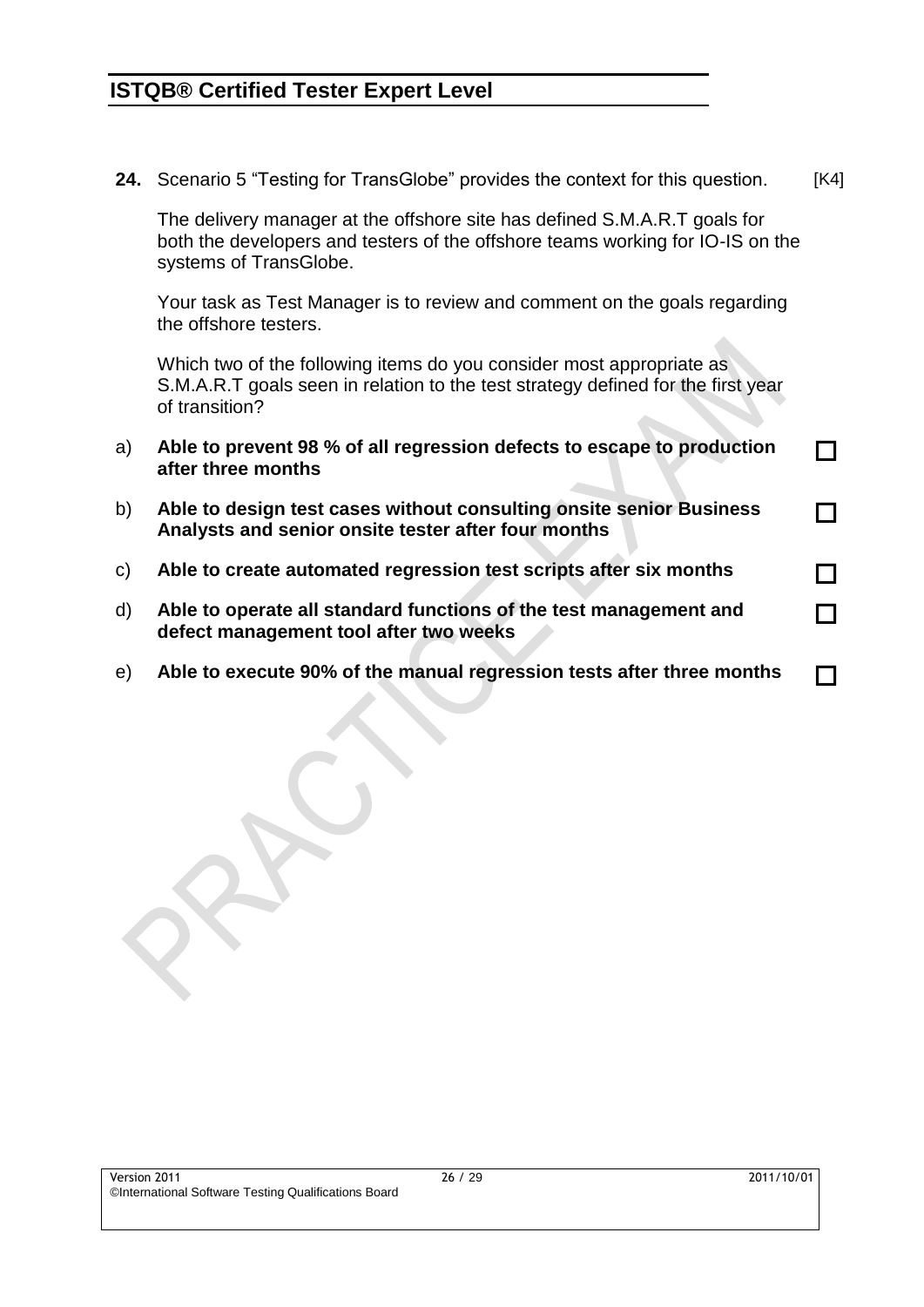**25.** Scenario 5 "Testing for TransGlobe" provides the context for this question.

Additional information:

Nine months have passed and you as Test Manager are making plans for the second year of transitioning testing from the onsite to the offshore test team. You have decided to move responsibility for the automation of the system regression tests and the test automation framework to the offshore team.

From the offshore team of 10 testers, the team lead has been transferred to another project and one other experienced tester has left the company due to relocation following her marriage. You have received the following tabular resumés from the offshore delivery manager to evaluate for the open job positions:

|                                                               | Ver            | Kim                     | Maria          | $e$ e                   | June           |
|---------------------------------------------------------------|----------------|-------------------------|----------------|-------------------------|----------------|
| Test professional skills                                      |                |                         |                |                         |                |
| Test management                                               |                | $\overline{2}$          | 4              | 3                       |                |
| Test analysis and design                                      |                | $\overline{2}$          | $\overline{4}$ | $\overline{\mathbf{4}}$ | 4              |
| Test environment establishment                                | 4              |                         | $\overline{2}$ | $\overline{3}$          | $\overline{4}$ |
| Test implementation                                           | 4              | 3                       | 3              | 3                       | $\overline{c}$ |
| <b>Test execution</b>                                         | $\overline{2}$ | 4                       | 4              | $\overline{\mathbf{4}}$ | $\overline{4}$ |
| Test management tool skills                                   |                |                         |                |                         |                |
| For follow up on testcases, test results, status              |                | 3                       | 4              | 3                       |                |
| For documenting testcases                                     | $\overline{c}$ | $\overline{\mathbf{A}}$ | $\overline{4}$ | $\overline{\mathbf{4}}$ | 3              |
| For execution of tests                                        | $\overline{2}$ | $\overline{4}$          | $\overline{2}$ | $\overline{\mathbf{4}}$ | $\overline{3}$ |
| For logging defects                                           | 3              | $\overline{4}$          | $\overline{3}$ | $\overline{\mathbf{4}}$ | $\overline{3}$ |
| Test automation skills, system level test automation          |                |                         |                |                         |                |
| Use test automation tool to execute scripts, read the results |                |                         | 1              | $\overline{2}$          | 4              |
| Program scripts in a script language                          |                |                         |                |                         | $\overline{3}$ |
| Enhance scripts so they can be modulized, run data-driven     |                |                         |                |                         | $\overline{4}$ |
| Increase maintainability, implement keyword-driven frameworks |                |                         |                |                         | $\overline{3}$ |
| Create customized objects, functions and procedures           |                |                         |                |                         | $\overline{4}$ |
| Technical software development skills                         |                |                         |                |                         |                |
| Unit test tools                                               | 3              | 4                       |                |                         |                |
| Test coverage tools                                           | 3              | 4                       |                |                         |                |
| Static analysis tools                                         | 3              | 4                       |                |                         |                |
| Dynamic analysis tools                                        | $\overline{2}$ | $\overline{2}$          |                |                         |                |
| Knowledge of middleware                                       | $\overline{2}$ | $\overline{2}$          |                |                         |                |
| Knowledge of databases                                        | $\overline{4}$ | 3                       |                |                         | 3              |
| Programming skills: java, COBOL, others                       | $\overline{4}$ | 4                       |                |                         |                |
| Programming skills: script languages                          | $\overline{4}$ | $\overline{3}$          |                | 3                       | 4              |
| System and business knowledge                                 |                |                         |                |                         |                |
| Knowledge of systems used in the company                      | $\overline{c}$ |                         |                |                         | 3              |
| Business domain knowledge (transportation sector/other)       | $\overline{2}$ |                         | $\overline{2}$ |                         | 3              |
| Personal skills according to Briggs and Myers                 |                |                         |                |                         |                |
| E: Extrovert: Tend to focus on the outer world                |                | x                       | x              |                         |                |
| I: Introvert: Tend to focus on the inner world                | X              |                         |                | x                       | x              |

Version 2011 27 / 29 2011/10/01

©International Software Testing Qualifications Board

[K5 & K6]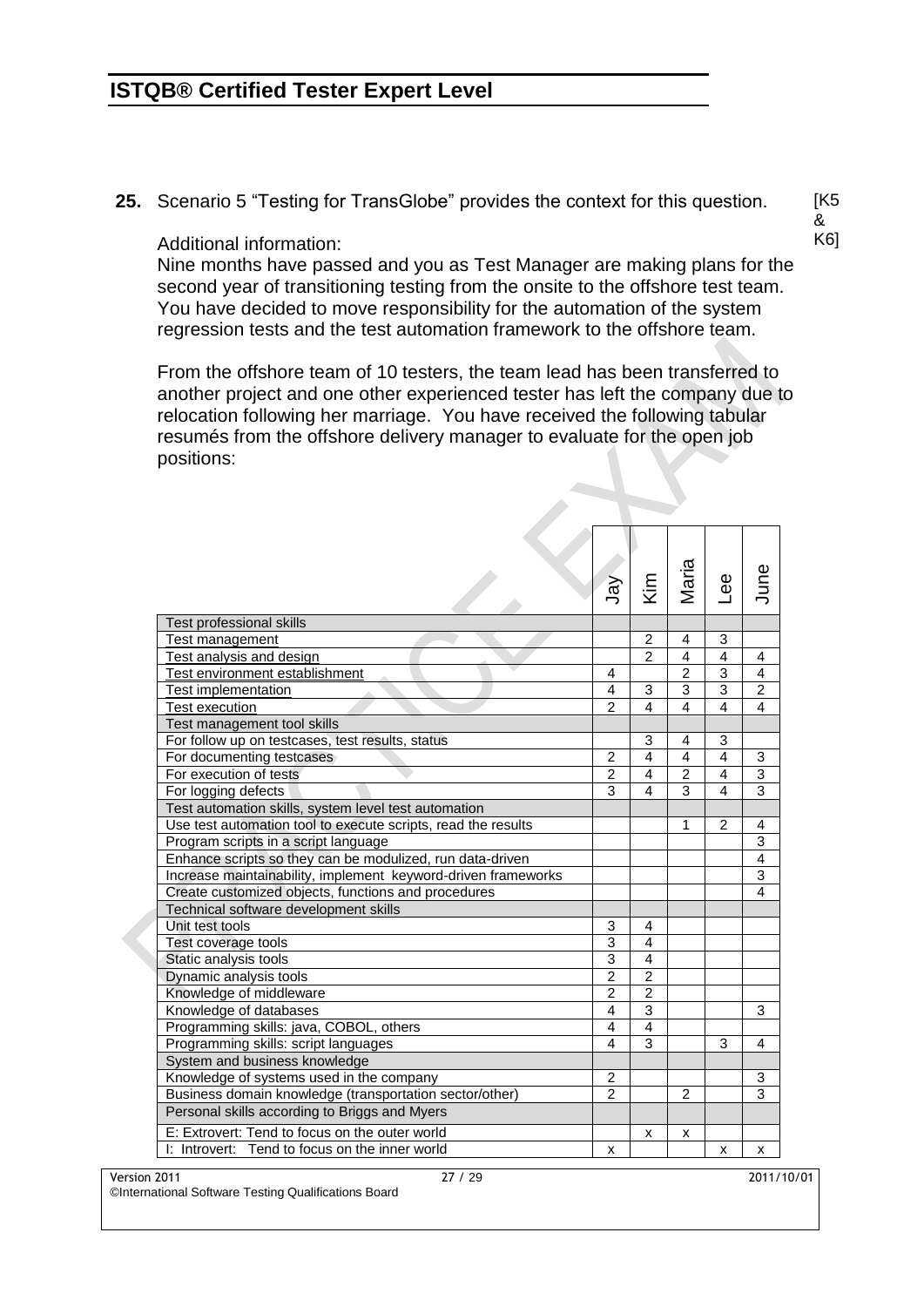| S: Sensing: Tend to focus on the present and on concrete<br>information gained from their senses                         | x |   |   | x |   |
|--------------------------------------------------------------------------------------------------------------------------|---|---|---|---|---|
| N: Intuition: Tend to focus on the future, with a view towards<br>patterns and possibilities                             |   | x | x |   |   |
| T: Thinking: Tend to base their decisions primarily on logic and on<br>objective analysis of cause and effect            |   |   | x |   |   |
| F: Feeling: Tend to base their decisions primarily on values and on<br>subjective evaluation of person-centered concerns | x | x |   | x |   |
| J: Judging: Tend to like a planned and organized approach to life<br>and prefer to have things settled                   |   |   | x |   | x |
| P: Perceiving: Tend to like a flexible and spontaneous approach to<br>life and prefer to keep their options open.        | x | x |   | X |   |
| and of plick and opposite second process in the compact of the four bights                                               |   |   |   |   |   |

Level of skill and experience:  $1 =$  none,  $2 =$  little,  $3 =$  some,  $4 =$  high,  $5 =$  very high

For the job openings, evaluate the given resumés and the scenario and additional information and determine the best candidates.

Provide the following:

- 1. Give your overall evaluation of the tabular resumes and argue to what extent they give a realistic and reliable coverage of skills and level of knowledge.
- 2. Which of the candidates do you evaluate will be the best choice as team lead, and what is the rationale for your choice based on the resumés?
- 3. Which of the candidates do you consider to be the best choice for the other open job position, and what is the rationale for your choice based on the resumés?

Describe the additional information about candidates (not already covered in the resumés) which needs to be gathered through an interview. Describe what you believe are effective approaches to use in these interviews.